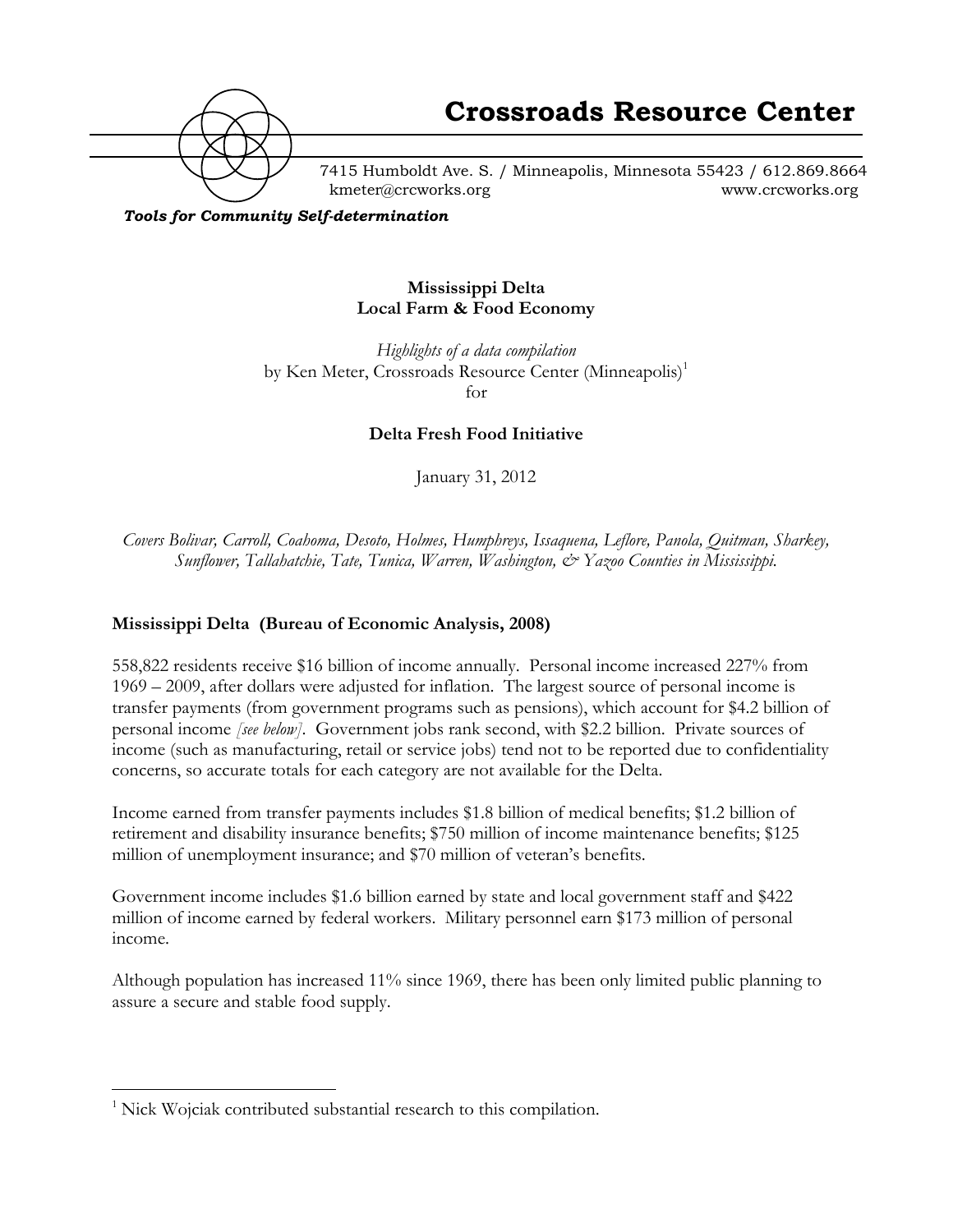# **Issues affecting low-income residents of [region]:**

Over 252,000 residents (47%) earn less than 185% of federal poverty guidelines. At this level of income, children qualify for free or reduced-price lunch at school. These lower-income residents spend \$511 million each year buying food, including \$127 million of SNAP benefits (formerly known as food stamps) and additional WIC coupons. The region's 7,036 farmers receive an annual combined total of \$371 million in subsidies (21-year averages, 1989-2009), mostly to raise crops such as corn, soybeans, rice, or cotton that are sold as commodities, not to feed Delta residents. *Data from Federal Census of 2000, Bureau of Labor Statistics, & Bureau of Economic Analysis.*

14% percent of the region's households (over 73,000 residents) earn less than \$10,000 per year. *Source: Federal Census American Community Survey, 2005-2009.*

26% of all adults aged 18-64 in Mississippi carry no health insurance. This is well above the national average of 18%. *Source: Centers for Disease Control, 2010.*

#### **Food-related health conditions:**

17% of Mississippi residents reported in 2009 that they eat five or more servings of fruit or vegetables each day. 83% do not. This is a key indicator of health, since proper fruit and vegetable consumption has been connected to better health outcomes. *Source: Centers for Disease Control.*

38% of Mississippi adults reported in 2009 they have at least 30 minutes of moderate physical activity five or more days per week, or vigorous physical activity for 20 or more minutes three or more days per week. *Source: Centers for Disease Control.*

12% of Mississippi residents have been diagnosed with diabetes. *Source: Centers for Disease Control, 2010.* Medical costs for treating diabetes and related conditions in the Delta are estimated at \$323 million per year. Costs for the state of Mississippi as a whole total \$1.7 billion. *Source: American Diabetes Association cost calculator.*

68% of Mississippi residents are overweight (34%) or obese (34%). *Source: Centers for Disease Control, 2010.*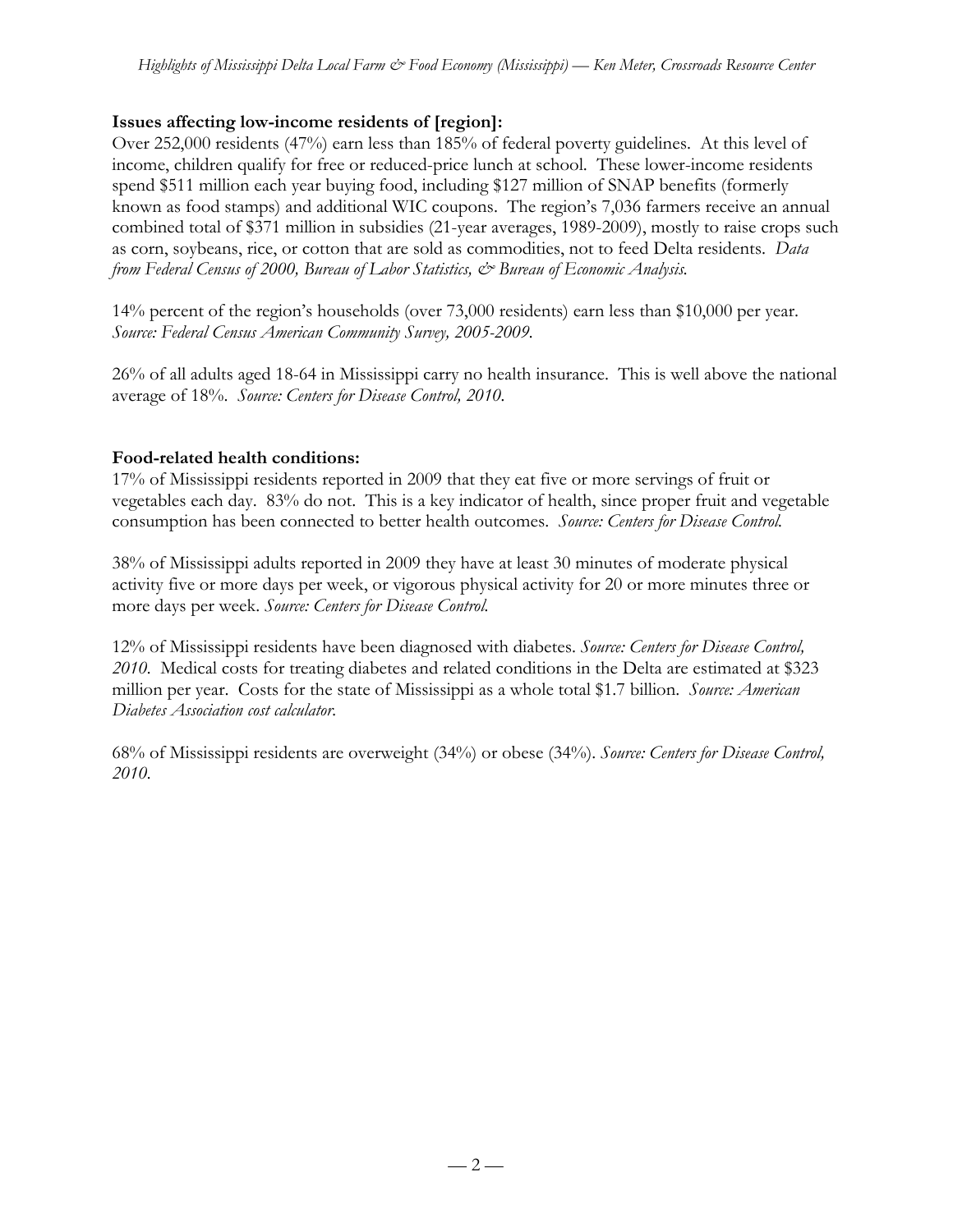# **The region's farms (Agricultural Census, 2007)**

*Agricultural Census data for 2007 were released February 4, 2009*

*The Census of Agriculture defines a "farm" as "an operation that produces, or would normally produce and sell, \$1,000 or more of agricultural products per year."*

# *Land:*

- 7,036 farms. This is 17% of Mississippi farms.
- The Mississippi Delta region had 3% more farms in 2007 than in 2002. Some of this may be due to census takers making better contact with small farms.
- 1,222 (17%) of these are 1,000 acres or more in size.
- 1,507 (21%) farms are less than 50 acres.
- Average farm size is 632 acres, significantly more than the state average of 273 acres.
- The region has 4.4 million acres of land in farms.
- This amounts to 39% of the state's farmland.
- Mississippi Delta region holds 2.9 million acres of harvested cropland.
- 1.3 million of these acres are irrigated.
- Average value of land and buildings per farm was \$1.1 million. This was more than the 2007 state average of \$510,000.

# *Sales:*

*With the exception of foods sold directly to consumers (see below), farmers typically sell commodities to wholesalers, brokers or manufacturers that require further processing or handling to become consumer items. The word "commodities" is used in this report to mean the crops and livestock sold by farmers through these wholesale channels. The term "products" encompasses commodity sales, direct sales, and any other sales.*

- The region's farmers sold \$1.5 billion of crops and livestock in 2007.
- Farm product sales increased by 55% from 2002 to 2007.
- Over \$1.2 billion of crops were sold (at least 80% of sales). *Note that data for crop sales in Tunica County were suppressed by the USDA in an effort to protect confidentiality, so this total and percentage are incomplete.*
- More than \$224 million of livestock and products were sold (at least 15% of sales). *Note that data for livestock sales in Tunica County were suppressed by the USDA in an effort to protect confidentiality, so this total and percentage are incomplete.*
- 4,235 (60%) of the region's farms sold less than \$10,000 of products in 2007.
- Total sales from these small farms were at least \$5.6 million. *Note that data for small farms sales in Coahoma, Leflore, Sharkey, and Tunica counties were suppressed by the USDA in an effort to protect confidentiality, so this total is incomplete.*
- 1,543 (22%) of the region's farms sold more than \$100,000 of products.
- Total sales from these larger farms were \$1.47 billion, 98% of the region's farm product sales.
- 47% of the region's farms (3,306 of 7,036) reported net losses in 2007. This is less than the Mississippi average of 58%.
- 4,421 (63%) of Mississippi Delta region's farmers collected a combined total of \$150 million of federal subsidies in 2007.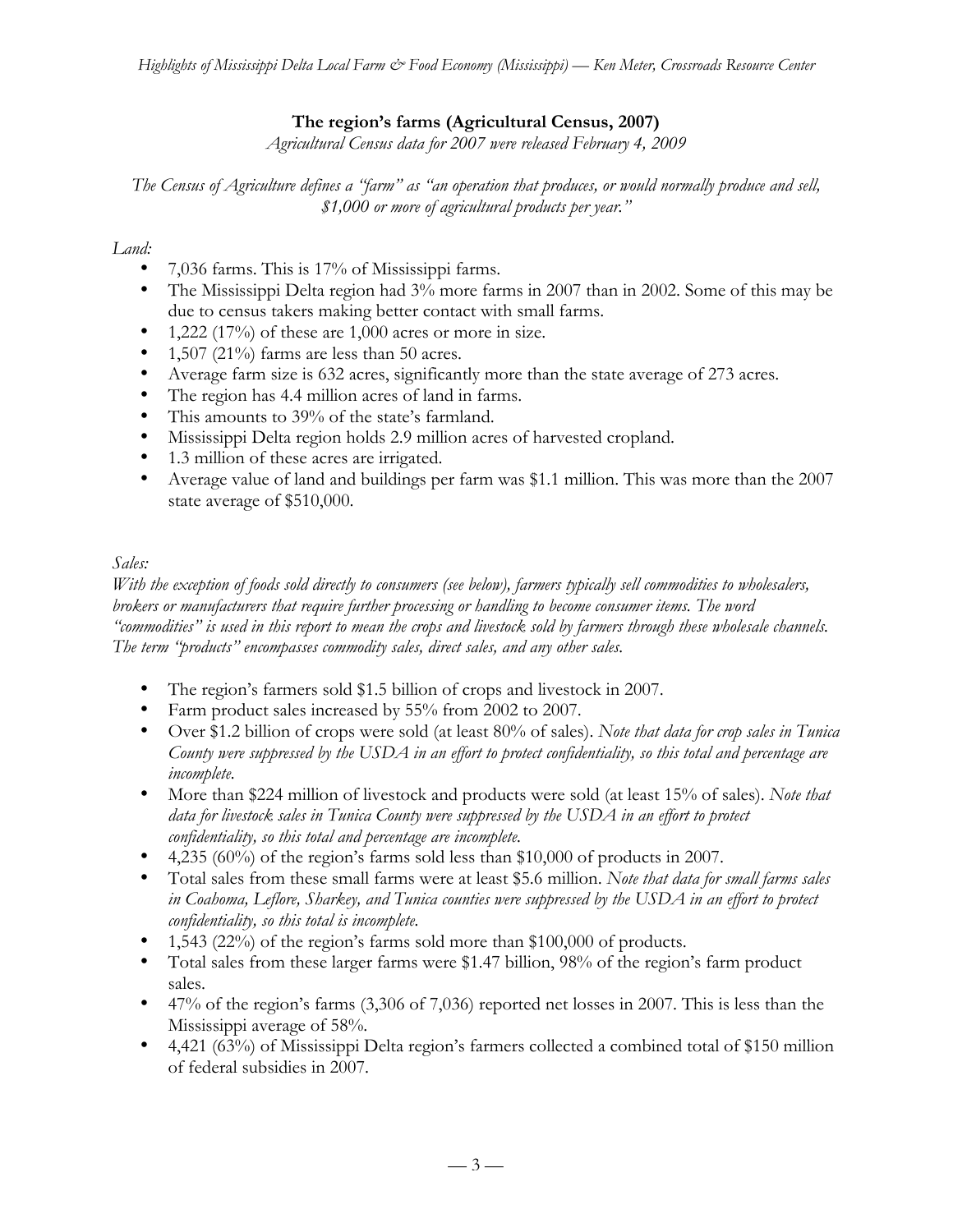# **Top farm products of the Mississippi Delta (2007).**

*Note: \*\* denotes some sales data has been suppressed. The data listed below covers 92% of what was produced by the region's farmers in 2007.*

| Product                 | \$ millions |
|-------------------------|-------------|
| Corn                    | 353         |
| Soybeans                | 350         |
| Cotton and cottonseed** | 281         |
| Aquaculture**           | 173         |
| $Rice**$                | 133         |
| Wheat**                 | 62          |
| Cattle and calves**     | 30          |
| Sorghum <sup>**</sup>   | 28          |

### *Production Expenses:*

- Land and building rental was the largest single expense for Mississippi Delta region farms in 2007, totaling \$190 million (13% of production expenses).
- Chemicals purchased were the second most important expense, at \$183 million (13% of production expenses).
- Fertilizer, lime, and soil conditioners cost farmers \$167 million (12%).
- Seed purchases totaled \$131 million (9%).
- Gasoline, fuels, and oil costs totaled \$120 million (8%).
- Hired farm labor cost farmers \$118 million (8%).
- Supplies, repairs, and maintenance cost farmers \$110 million (8%).
- Farmers charged \$100 million to depreciation (7%).

# *Cattle & Dairy:*

- 1,618 farms hold an inventory of 100,000 cattle.
- At least 58,000 cattle were sold by farmers in 2007 for total sales of over \$30 million. *Note that data for number of cattle sold in Quitman and Tunica counties and data for sales of cattle in Bolivar, Carroll, Issaquena, Quitman, Sunflower, and Tunica counties were suppressed by the USDA in an effort to protect confidentiality, so these totals are incomplete.*
- 1,469 farms raise beef cows.
- 3 farms raise milk cows.
- 13 farms produced corn for silage. *Note that data for tons and acreage of corn for silage are not reported due to suppression.*
- 1,282 farms produced 170,000 tons of forage crops (hay, etc.) on 84,000 acres.
- 565 farms sold at least \$4.6 million of forage. *Note that data for forage sales in Bolivar, Coahoma, Humphreys, Issaquena, Sharkey, Tunica, Warren, & Yazoo counties were suppressed by the USDA in an effort to protect confidentiality, so this total is incomplete.*

# *Other Livestock & Animal Products:*

- 96 farms raise hogs and pigs. *Note that inventory numbers are not included due to data suppression.*
- 69 farms sold hogs and pigs in 2007. *Note that data for number of hogs and pigs sold are not included due to suppression.*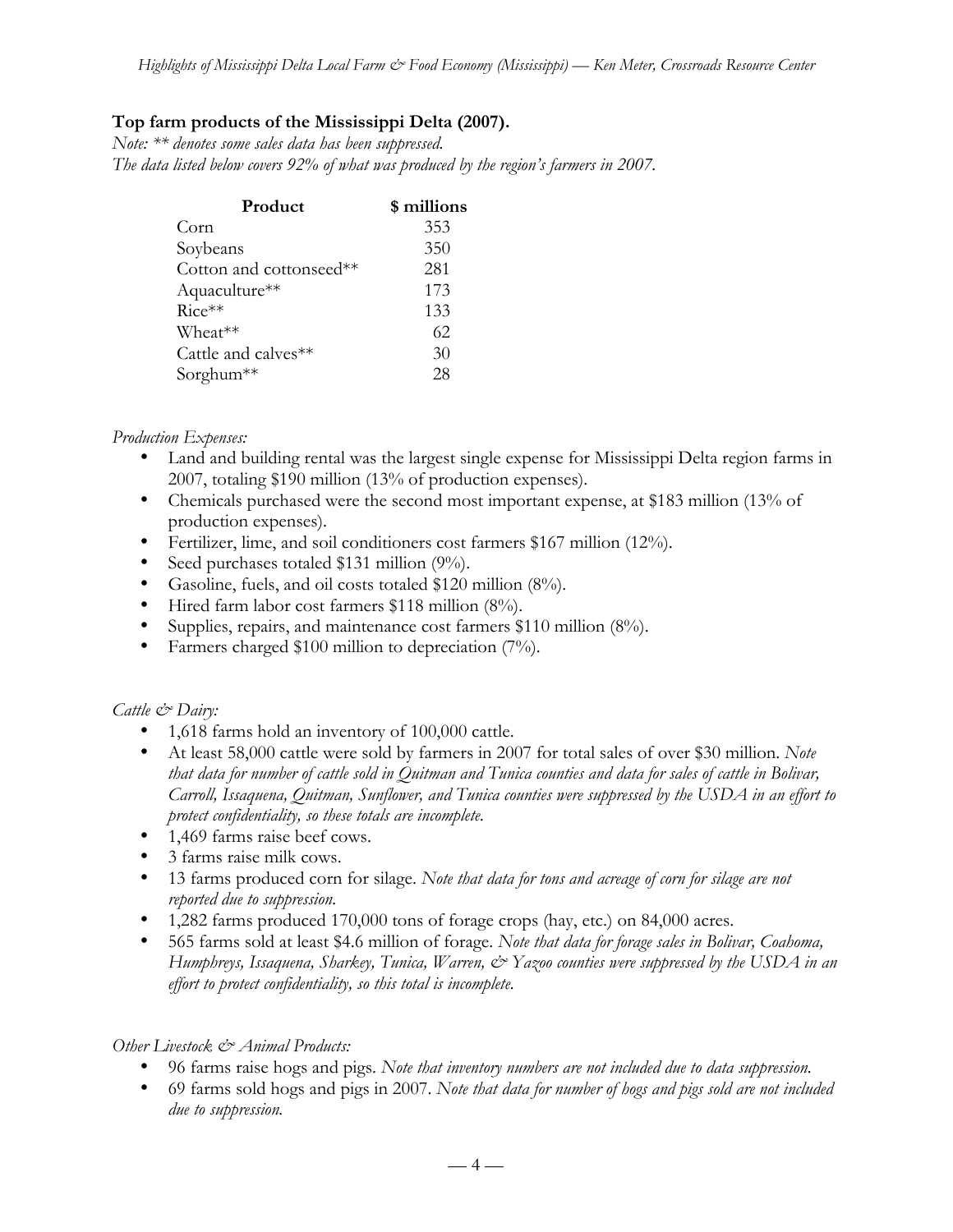- 47 farms held an inventory of 629 sheep and lambs*. Note that data for inventory of sheep and lambs in Carroll, Humphrey, Leflore, Tallahatchie, and Yazoo counties were suppressed by the USDA in an effort to protect confidentiality, so this total is incomplete.*
- 121 farms sold over \$147,000 worth of sheep, goats, and lambs in 2007. *Note that data for sales of sheep, goats, and lambs in Bolivar, Coahoma, and Humphreys counties were suppressed by the USDA in an effort to protect confidentiality, so this total is incomplete.*
- 189 farms held an inventory of more than 5,479 laying hens. *Note that data for inventory of laying hens in Coahoma, and Sunflower counties is suppressed by the USDA in an effort to protect confidentiality, so this total is incomplete.*
- 6 farms raise broiler chickens.
- 174 farms engage in aquaculture.
- 192 farms raise horses and ponies.

# *Grains, Oil Seeds, & Edible Beans:*

- 2,173 farms produced \$945 million of grains, oil seeds, and edible beans and peas.
- This includes 936 farms producing 104 million bushels of corn on 647,000 acres, worth \$353 million.
- This amounts to an average price per bushel of corn of \$3.39. *Note that this price is an annual average for the year, and does not necessarily represent the actual price at which corn was sold.*
- 1,797 farms produced 47 million bushels of soybeans on 1.2 million acres, worth \$350 million.
- This amounts to an average price per bushel of soybeans of \$7.45. *Note that this price is an annual average for the year, and does not necessarily represent the actual price at which soybeans were sold.*
- The total value of corn and soybeans sold amounted to 46% of the region's farm product sales in 2007.
- 790 farms produced 16 million bushels of wheat on 288,000 acres, worth \$62 million.
- This amounts to an average price per bushel of wheat of \$3.88. *Note that this price is an annual average for the year, and does not necessarily represent the actual price at which wheat was sold.*

*Vegetable & Melons (some farmers state that Ag Census data does not fully represent vegetable production):*

- 122 farms produce vegetables. *Note that data for acreage of vegetables are not included due to data suppression.*
- 12 farms raise potatoes.

*Fruits (some farmers state that Ag Census data does not fully represent fruit production):*

- 176 farms in the region held at least 5,383 acres of orchards. *Note that data for acreage of orchards in Tunica and Yazoo counties were suppressed by the USDA in an effort to protect confidentiality, so this total is incomplete.*
- 145 farms sold at least \$4.6 million of fruits, nuts, and berries*. Note that data for sales of fruits, nuts, and berries in 10 of 18 counties were suppressed by the USDA in an effort to protect confidentiality, so this total is incomplete.*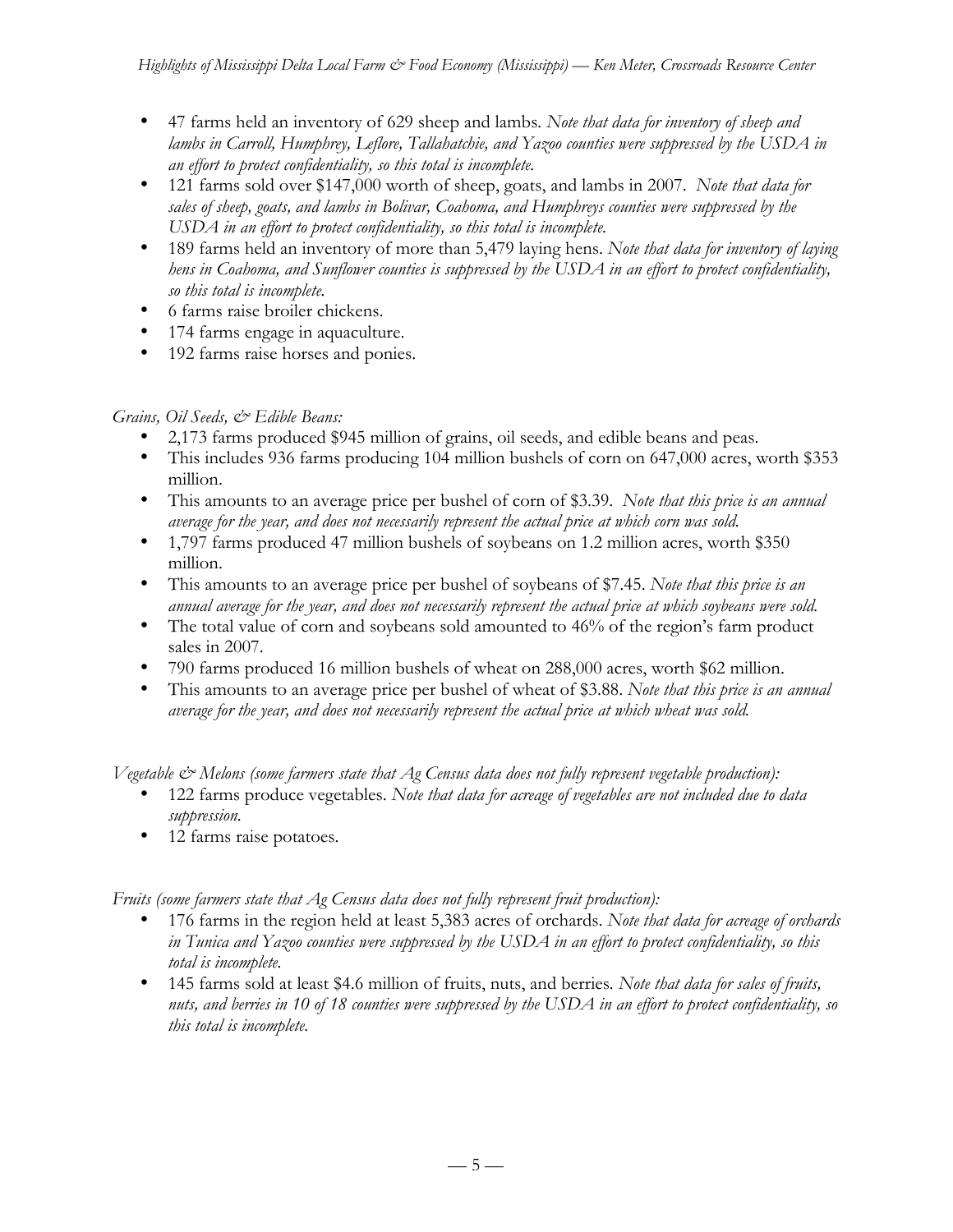*Nursery & Greenhouse Plants:*

- 40 farms sold at least \$2.7 million worth of ornamentals in 2007. *Note that data for sales of ornamentals in 9 of 18 counties were suppressed by the USDA in an effort to protect confidentiality, so this total is incomplete.*
- This represents a decrease of 11% in the number of farms (from 45) since 2002.
- 12 farms sold Christmas trees.

### *Direct & Organic Sales:*

- 152 farms sold at least \$524,000 of food products directly to consumers. This is a 24% increase of number of farms (123 in 2002) selling direct over 2002. *Note that data for 2007 direct sales in Leflore, Sharkey, & Washington counties were suppressed by the USDA in an effort to protect confidentiality, so this total is incomplete.*
- This amounts to at least 0.03% of farm product sales, considerably less than the national average of 0.4%. *Note that data for 2007 direct sales in Leflore, Sharkey, & Washington counties were suppressed by the USDA in an effort to protect confidentiality, so this percentage is incomplete.*
- Tallahatchie County leads the region in direct sales, with \$94,000. Sunflower County is a close second, with \$89,000. *Note that these rankings are subject to the fact that data for direct sales were suppressed in Leflore, Sharkey & Washington counties.*
- 14 farms in the region sold organic products one quarter of the farms in the state of Mississippi that sell organic food products. 7 farms in Washington County sold \$14,000 of organic products, amounting to 3% of Mississippi's organic sales. *Note that organic sales figures were either suppressed in other counties, or other counties had no organic sales.*
- For comparison, 54 farms in Mississippi sold \$539,000 of organic food products.
- 41 farms market through community supported agriculture (CSA).
- 122 farms produce and sell value-added products.

#### *Conservation Practices:*

- 1,374 farms use conservation methods such as no-till, limited tilling, filtering field runoff to remove chemicals, fencing animals to prevent them from entering streams, etc.
- 500 farms practice rotational or management intensive grazing.
- 52 farms generate energy or electricity on the farm.

#### *Other Crops:*

- 607 farms produced 1.1 million bales of cotton on 531,000 acres worth at least \$281 million. *Note that data for sales of cotton in Issaquena and Tunica counties were suppressed by the USDA in an effort to protect confidentiality, so this total is incomplete.*
- 339 farms produced at least 1.3 billion pounds of rice on more than 182,000 acres, worth over \$133 million. *Note that data for acreage of rice, weight of rice produced, and rice sales in Carroll, Holmes, Issaquena, Sharkey, and Yazoo counties were suppressed by the USDA in an effort to protect confidentiality, so these totals are incomplete.*
- 18 farms produced peanuts in 2007. 10 farms in Panola, Washington, and Yazoo counties produced 7.5 million pounds of peanuts on 2,216 acres. *Note that data was either suppressed for production of peanuts in other counties, or other counties did not produce peanuts. Sales figures for peanuts were not reported by the USDA.*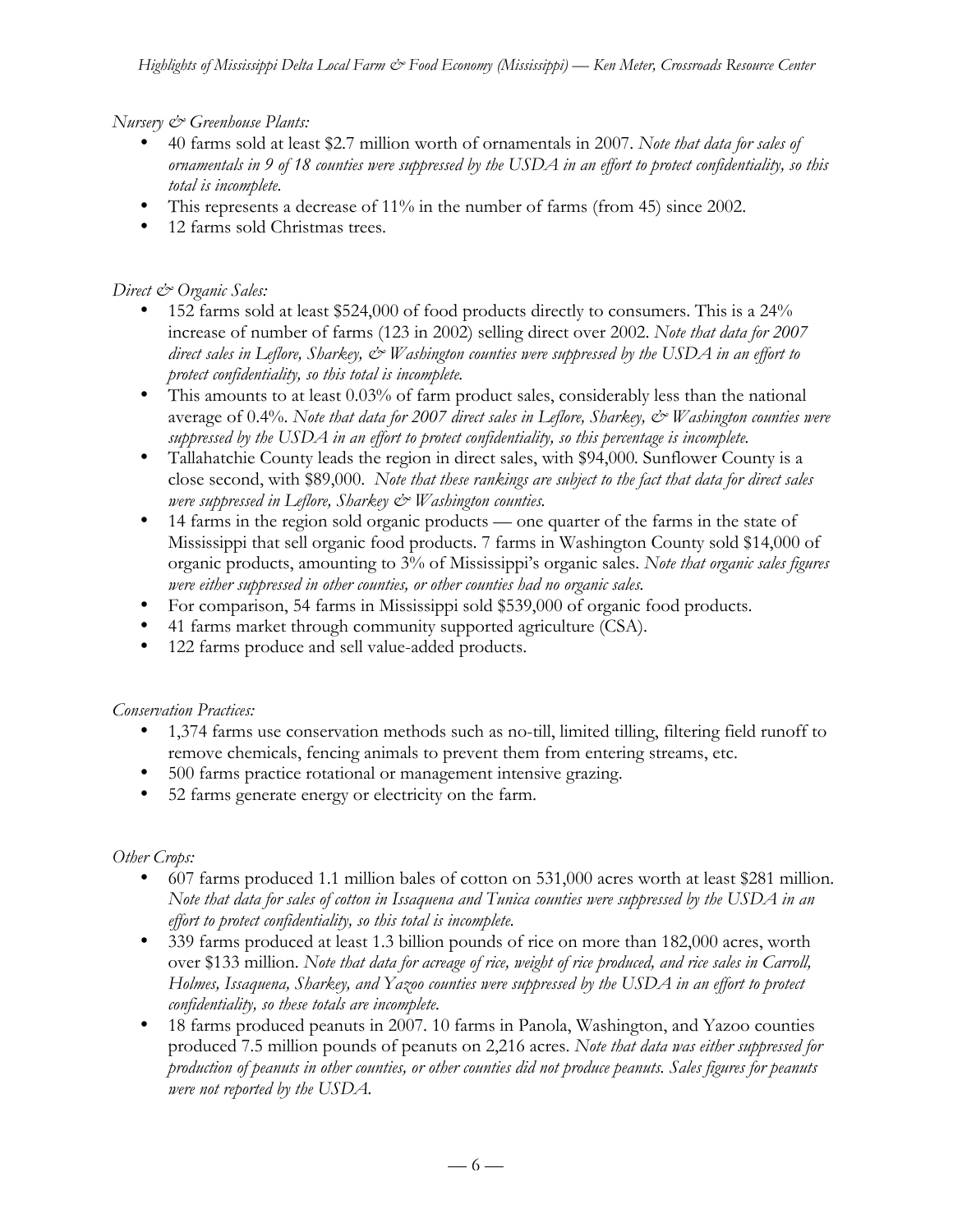# **Limited-resource farms and others in the Mississippi Delta region**

**(Census of Agriculture, 2007)**

*Note: \*\* denotes sales data has been suppressed.*

| Small family farms:             | Farms | Percent | Acres       | Percent |
|---------------------------------|-------|---------|-------------|---------|
| Limited-resource                | 890   | $13\%$  | 121,532     | $3\%$   |
| Retirement                      | 1,568 | $22\%$  | 397,898     | $9\%$   |
| Residential/lifestyle           | 2,290 | $33\%$  | 531,996     | $12\%$  |
| Farming occupation/lower sales  | 585   | $8\%$   | 165,424     | $4\%$   |
| Farming occupation/higher sales | 213   | $3\%$   | $**147,337$ | $3\%$   |
| Large family farms              | 305   | $4\%$   | $**359,431$ | $8\%$   |
| Very large family farms         | 729   | $10\%$  | 2,144,643   | 48%     |
| Nonfamily farms                 | 456   | $6\%$   | 568,450     | $13\%$  |
| Totals                          | 7.036 |         | 4,436,711   |         |

### *Definition of terms (Agricultural Census 2007):*

**Limited-resource farms** have market value of agricultural products sold gross sales of less than \$100,000, and total principal operator household income of less than \$20,000.

**Retirement farms** have market value of agricultural products sold of less than \$250,000, and a principal operator who reports being retired.

**Residential/lifestyle farms** have market value of agricultural products sold of less than \$250,000, and a principal operator who reports his/her primary occupation as other than farming.

**Farming occupation/lower-sales farms** have market value of agricultural products sold of less than \$100,000, and a principal operator who reports farming as his/her primary occupation.

**Farming occupation/higher-sales farms** have market value of agricultural products sold of between \$100,000 and \$249,999, and a principal operator who reports farming as his/her primary occupation.

**Large family farms** have market value of agricultural products sold between \$250,000 and \$499,999.

**Very large family farms** have market value of agricultural products sold of \$500,000 or more.

**Nonfamily farms are farms** organized as nonfamily corporations, as well as farms operated by hired manager.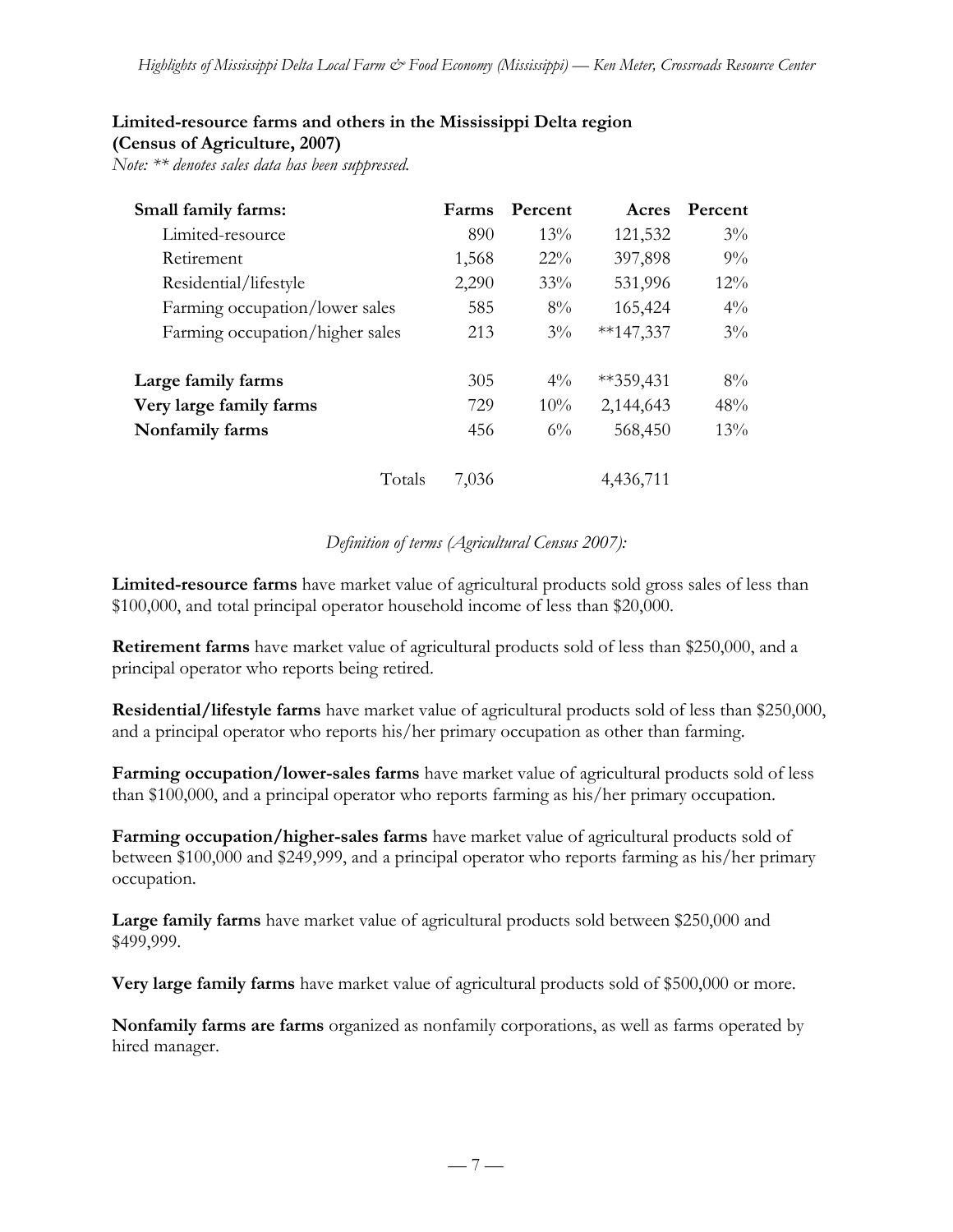# **County and State Highlights**

#### **Bolivar County highlights (Agriculture Census 2007):**

- 430 farms, 5 less farms than in 2002.
- Bolivar County has 428,000 acres of land in farms.
- Farmers sold \$183 million of products in 2007.
- \$182 million (99%) of these sales were crops.
- \$1 million (1%) of these sales were livestock.
- The most prevalent farm size is 1,000 acres or more with 138 farms (32%) in this category.
- The next most prevalent is 10 to 49 acres with 86 (20%) farms.
- 99 farms  $(23\%)$  are less than 50 acres.
- 101 farms (23%) sold less than \$10,000 in farm products.
- 203 farms (47%) sold more than \$100,000 in farm products.
- Bolivar County ranks  $1<sup>st</sup>$  in Mississippi in crop sales.
- The county ranks  $1<sup>st</sup>$  in Mississippi for sales of grains, oilseeds, and dry beans and peas, with \$144 million.
- Bolivar County ranks first in the state for acreage of soybeans, with 176,000.
- The county ranks  $1<sup>st</sup>$  in the state for acreage of wheat, with 58,000.
- Bolivar County ranks  $1<sup>st</sup>$  in Mississippi for acreage of rice, with 50,000.
- The county ranks third in Mississippi for sales of cotton and cottonseed, with \$35 million.
- Bolivar County ranks  $3<sup>rd</sup>$  in the state for acreage of cotton, with 57,000.
- The county ranks  $6<sup>th</sup>$  in the state for acreage of corn for grain, with 47,000.
- Bolivar County ranks seventh in the state for sales of agricultural products.
- The county ranks  $7<sup>th</sup>$  in Mississippi for sales of fruits, tree nuts, and berries, with \$1.6 million
- 8 farms sold \$57,000 of food directly to consumers. This is an increase of one farm selling direct (7 in 2002), and a 159% increase in direct sales, over 2002 sales of \$22,000.
- Direct sales were 0.03% of farm product sales, significantly less than the national average of  $0.4\%$ .

# **Carroll County highlights (Agriculture Census 2007):**

- 581 farms, a 4% increase over 2002.
- Carroll County has 190,000 acres of land in farms.
- Farmers sold \$19.9 million of products in 2007.
- \$14.1 million (71%) of these sales were crops.
- \$5.7 million (29%) of these sales were livestock.
- The most prevalent farm size is 50 to 179 acres with 230 farms (40%) in this category.
- The next most prevalent is 180 to 499 acres with 137 (24%) farms.
- 43 farms  $(7%)$  are 1,000 acres or more.
- 114 farms  $(20\%)$  are less than 50 acres.
- 428 farms (74%) sold less than \$10,000 in farm products.
- 35 farms (6%) sold more than \$100,000 in farm products.
- 8 farms sold \$26,000 of food directly to consumers. This is a decrease of six farms selling direct (14 in 2002), and a 55% decrease in direct sales, since 2002 sales of \$58,000.
- Direct sales were 0.1% of farm product sales, one quarter the national average of 0.4%.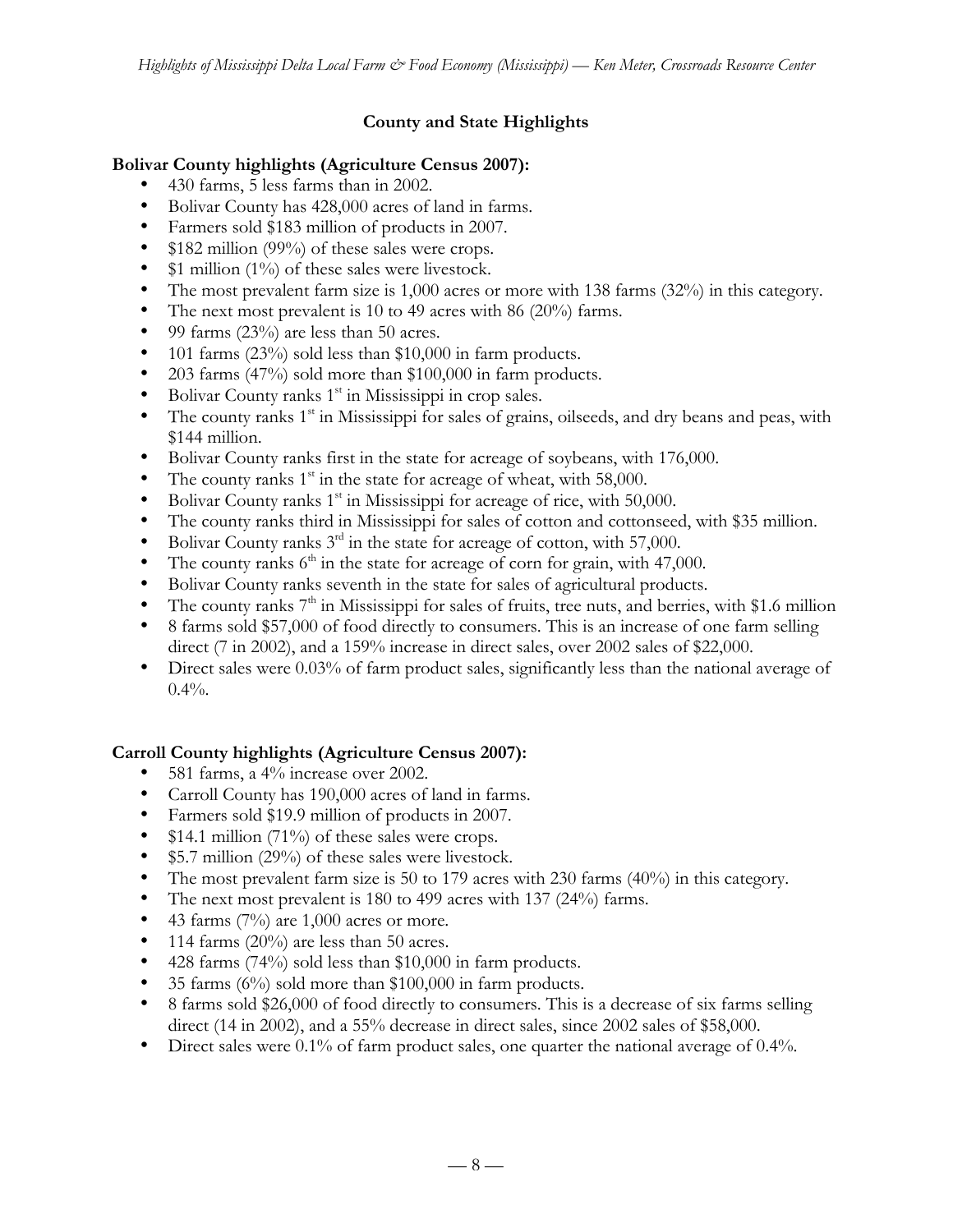#### **Coahoma County highlights (Agriculture Census 2007):**

- 261 farms, 6 more farms than in 2002.
- Coahoma County has 303,000 acres of land in farms.
- Farmers sold \$129 million of products in 2007.
- \$120 million (93%) of these sales were crops.
- \$9 million (7%) of these sales were livestock.
- The most prevalent farm size is 1,000 acres or more with 91 farms (35%) in this category.
- The next most prevalent is 50 to 179 acres with 54 (21%) farms.
- 51 farms (20%) are less than 50 acres.
- 91 farms (35%) sold less than \$10,000 in farm products.
- 113 farms (43%) sold more than \$100,000 in farm products.
- Coahoma County ranks  $1<sup>st</sup>$  in Mississippi for sales of cotton and cottonseed, with \$48 million.
- The county ranks  $1<sup>st</sup>$  in Mississippi for acreage of cotton, with 81,000.
- Coahoma County ranks third in the state for acreage of wheat, with 30,000.
- The county ranks  $4<sup>th</sup>$  in the state for crop sales.
- Coahoma County ranks  $5<sup>th</sup>$  in Mississippi for sales of grains, oilseeds, and dry beans and peas, with \$70 million.
- The county ranks fifth in Mississippi for inventory of bee colonies, but *inventory figures were not released by the USDA in an effort to protect confidentiality.*
- Coahoma County ranks  $6\text{th}$  in the state for acreage of soybeans, with 87,000.
- The county ranks  $6<sup>th</sup>$  in the state for acreage of rice, with 12,000.
- Coahoma County ranks eighth in Mississippi for aquaculture sales, with \$8.2 million.
- The county ranks  $8<sup>th</sup>$  in Mississippi for acreage of corn for grain, with 40,000.
- Coahoma County ranks  $10<sup>th</sup>$  in the state for sales of fruits, tree nuts, and berries, with \$1.2 million.
- 6 farms sold \$74,000 of food directly to consumers. This is an increase of three farms selling direct (3 in 2002), and a 3,600% increase in direct sales, over 2002 sales of \$2,000.
- Direct sales were 0.1% of farm product sales, one quarter the national average of 0.4%.

#### **DeSoto County highlights (Agriculture Census 2007):**

- 490 farms, 23% less than in 2002.
- DeSoto County has 142,000 acres of land in farms.
- Farmers sold \$30 million of products in 2007.
- \$26 million (87%) of these sales were crops.
- \$4 million (13%) of these sales were livestock.
- The most prevalent farm size is 10 to 49 acres with 176 farms (36%) in this category.
- The next most prevalent is 50 to 179 acres with 146 (30%) farms.
- 41 farms  $(8\%)$  are 1,000 acres or more.
- 230 farms (47%) are less than 50 acres.
- 371 farms (76%) sold less than \$10,000 in farm products.
- 41 farms (8%) sold more than \$100,000 in farm products.
- DeSoto County ranks 2nd in Mississippi for inventory of bee colonies, but *inventory figures were not released by the USDA in an effort to protect confidentiality.*
- The county ranks  $7<sup>th</sup>$  in Mississippi for inventory of quail, with 12,000.
- Desoto County ranks tenth in the state for acreage of wheat, with 13,000.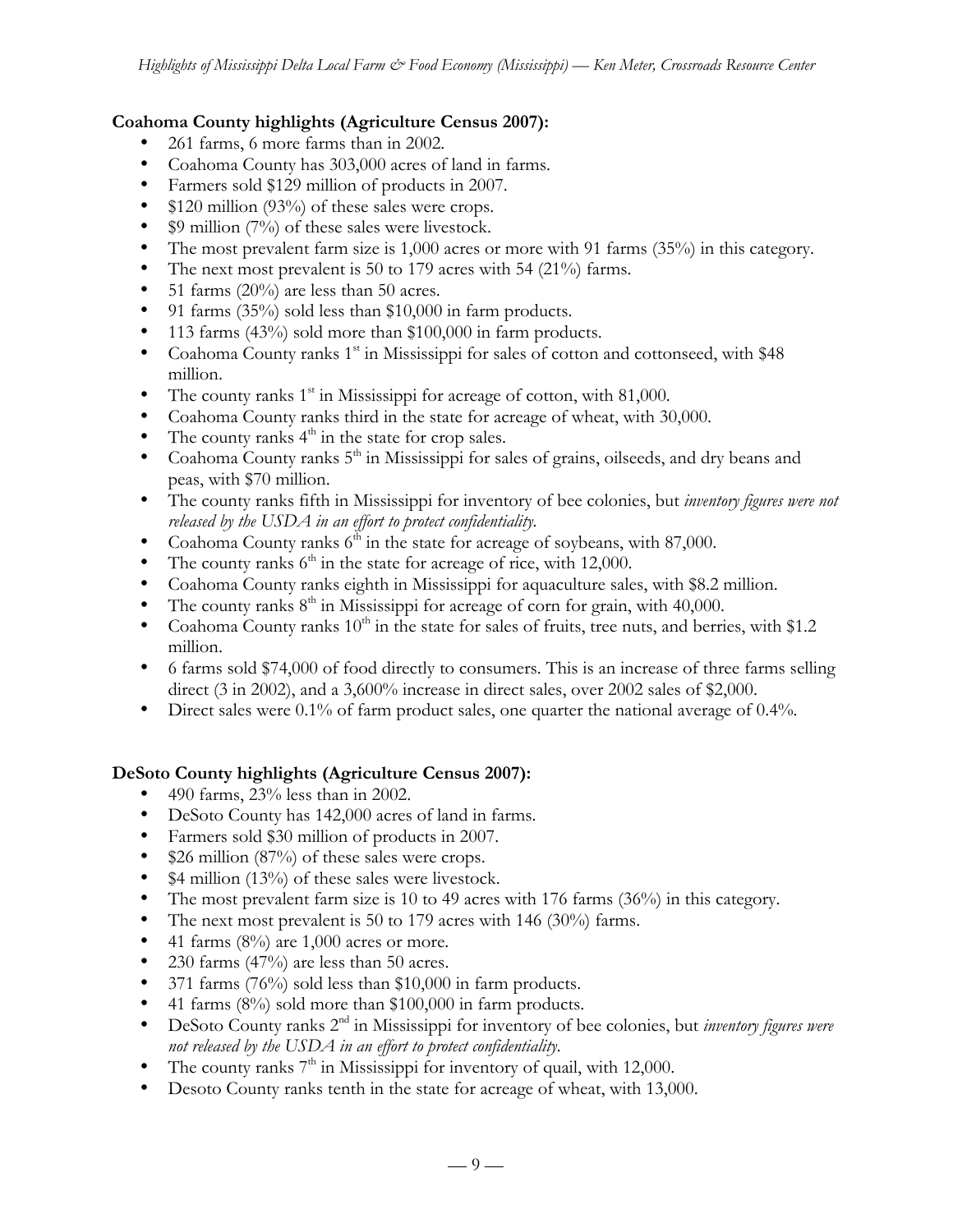- 28 farms sold \$39,000 of food directly to consumers. This is a 24% decrease in the number of farms selling direct (37 in 2002), and a 29% decrease in direct sales from 2002 sales of \$55,000.
- Direct sales were 0.1% of farm product sales, one quarter the national average of 0.4%.

### **Holmes County highlights (Agriculture Census 2007):**

- 556 farms, an 8% increase over 2002.
- Holmes County has 228,000 acres of land in farms.
- Farmers sold \$48 million of products in 2007.
- \$45 million (94%) of these sales were crops.
- \$3 million (6%) of these sales were livestock.
- The most prevalent farm size is 50 to 179 acres with 192 farms (35%) in this category.
- The next most prevalent is 180 to 499 acres with 147 (26%) farms.
- 54 farms  $(10\%)$  are 1,000 acres or more.
- 121 farms  $(22\%)$  are less than 50 acres.
- 431 farms (78%) sold less than \$10,000 in farm products.
- 52 farms (9%) sold more than \$100,000 in farm products.
- Holmes County ranks  $9<sup>th</sup>$  in Mississippi for acreage of corn for grain, with 35,000.
- The county ranks  $10<sup>th</sup>$  in Mississippi for sales of cotton and cottonseed, with \$16 million.
- Holmes County ranks tenth in the state for acreage of cotton, with 27,000.
- 7 farms sold \$4,000 of food directly to consumers. This is a three-farm increase in farms selling direct (4 in 2002), and a 20% decrease in direct sales, from 2002 sales of \$5,000.
- Direct sales were 0.01% of farm product sales, significantly less than the national average of  $0.4\%$ .

#### **Humphreys County highlights (Agriculture Census 2007):**

- 213 farms, 26% less than in 2002.
- Humphreys County has 195,000 acres of land in farms.
- Farmers sold \$101.1 million of products in 2007.
- \$62.2 million (62%) of these sales were crops.
- \$38.9 million (38%) of these sales were livestock.
- The most prevalent farm size is 1,000 acres or more with 64 farms (30%) in this category.
- The next most prevalent is 180 to 499 acres with 40 (19%) farms.
- 46 farms  $(22\%)$  are less than 50 acres.
- 58 farms (27%) sold less than \$10,000 in farm products.
- 101 farms (47%) sold more than \$100,000 in farm products.
- Humphreys County ranks  $3^{rd}$  in Mississippi and  $5^{th}$  in the U.S. for aquaculture sales, with \$39 million.
- The county ranks  $5<sup>th</sup>$  in Mississippi for sales of vegetables, with \$3.3 million.
- Humphreys County ranks eighth in the state for sales of cotton and cottonseed, with \$19 million.
- The county ranks  $8<sup>th</sup>$  in the state for acreage of cotton, with 35,000.
- Humphreys County ranks  $9<sup>th</sup>$  in Mississippi for acreage of soybeans, with 60,000.
- The county ranks ninth in Mississippi for acreage of wheat, with 14,000.
- Humphreys County ranks  $10<sup>th</sup>$  in the state for crop sales.
- The county ranks  $10<sup>th</sup>$  in the state for acreage of rice, with 4,520.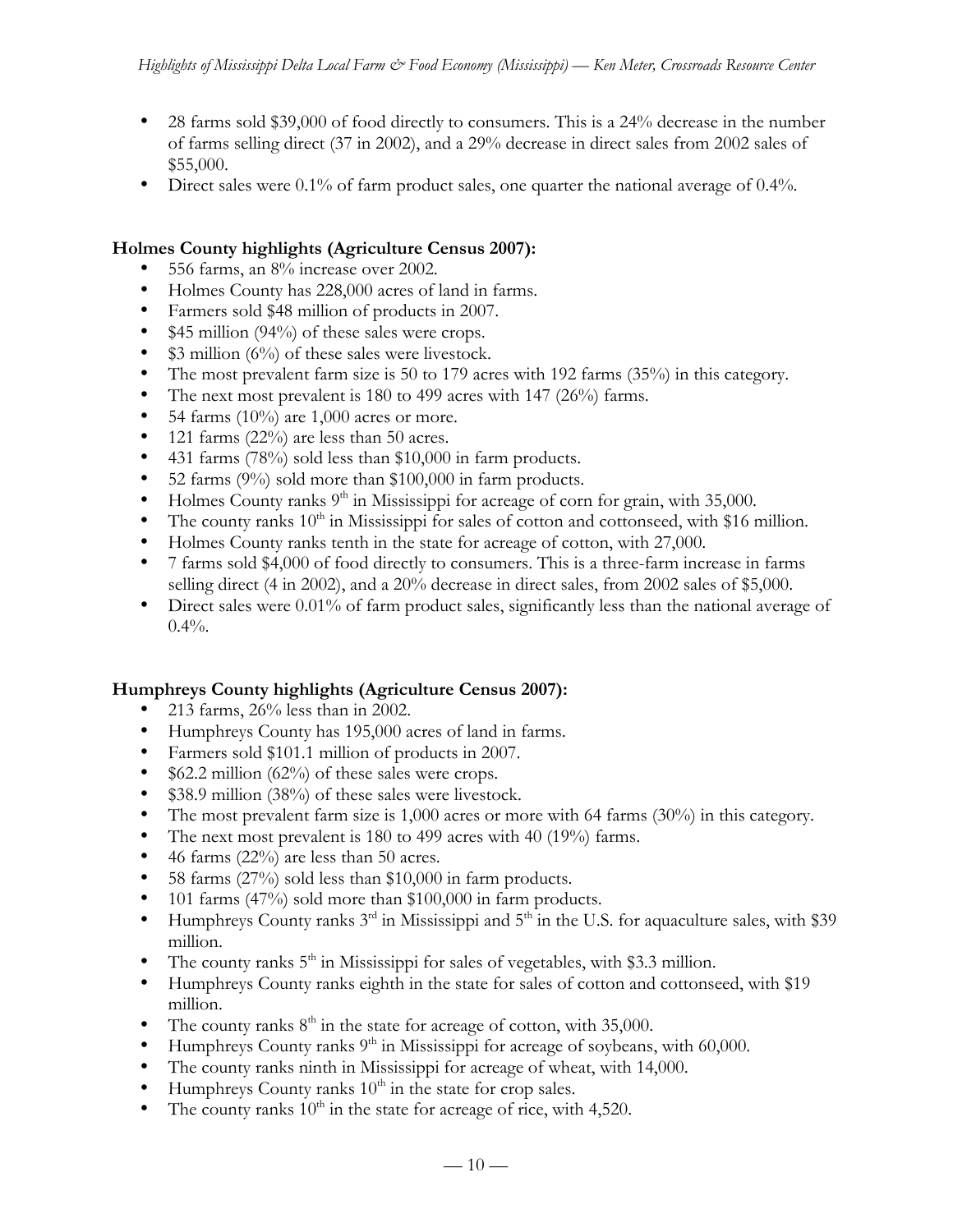- 4 farms sold \$1,000 of food directly to consumers. This is a three-farm increase in farms selling direct (1 in 2002) *(Sales data were not reported for Humphreys County in 2002).*
- Direct sales were 0.001% of farm product sales, significantly less the national average of  $0.4\%$ .

### **Issaquena County highlights (Agriculture Census 2007):**

- 104 farms, 13 more farms than in 2002.
- Issaquena County has 121,000 acres of land in farms.
- Farmers sold \$30.3 million of products in 2007.
- \$29.6 million (98%) of these sales were crops.
- \$700,000 (2%) of these sales were livestock.
- The most prevalent farm size is 1,000 acres or more with 31 farms (30%) in this category.
- The next most prevalent is 50 to 179 acres with 22 (21%) farms.
- 22 farms (21%) are less than 50 acres.
- 50 farms (48%) sold less than \$10,000 in farm products.
- 36 farms (35%) sold more than \$100,000 in farm products.
- Corn, soybeans, and cotton were the major crops produced in Issaquena County, *but sales data for each of these products were suppressed by USDA in an effort to protect confidentiality.*
- No farms reported selling food directly to consumers in either 2007 or 2002.

### **Leflore County highlights (Agriculture Census 2007):**

- 296 farms, a nine-farm increase over 2002.
- Leflore County has 315,000 acres of land in farms.
- Farmers sold \$162 million of products in 2007.
- \$114 million (71%) of these sales were crops.
- \$48 million (29%) of these sales were livestock.
- The most prevalent farm size is 1,000 acres or more with 92 farms (31%) in this category.
- The next most prevalent is 180 to 499 acres with 71 (24%) farms.
- 26 farms (9%) are less than 50 acres.
- 117 farms (40%) sold less than \$10,000 in farm products.
- 122 farms (41%) sold more than \$100,000 in farm products.
- Leflore County ranks 2<sup>nd</sup> in Mississippi for sales of cotton and cottonseed, with \$37 million.
- The county ranks  $2<sup>nd</sup>$  in Mississippi and  $2<sup>nd</sup>$  in the U.S. for aquaculture sales, with \$47 million.
- Leflore County ranks second in the state for acreage of cotton, with 64,000.
- The county ranks  $4<sup>th</sup>$  in the state for sales of grains, oilseeds, and dry beans and peas, with \$77 million.
- Leflore County ranks  $4<sup>th</sup>$  in Mississippi for acreage of corn for grain, with 60,000.
- The county ranks fifth in Mississippi for crop sales.
- Leflore County ranks  $5<sup>th</sup>$  in the state for acreage of soybeans, with 87,000.
- The county ranks  $7<sup>th</sup>$  in the state for acreage of rice, with 10,000.
- Leflore County ranks tenth in Mississippi for sales of agricultural products.
- One farm sold food directly to consumers, the same as in 2002. *Note that direct sales figures for 2002 and 2007 were not released by the USDA in an effort to protect confidentiality.*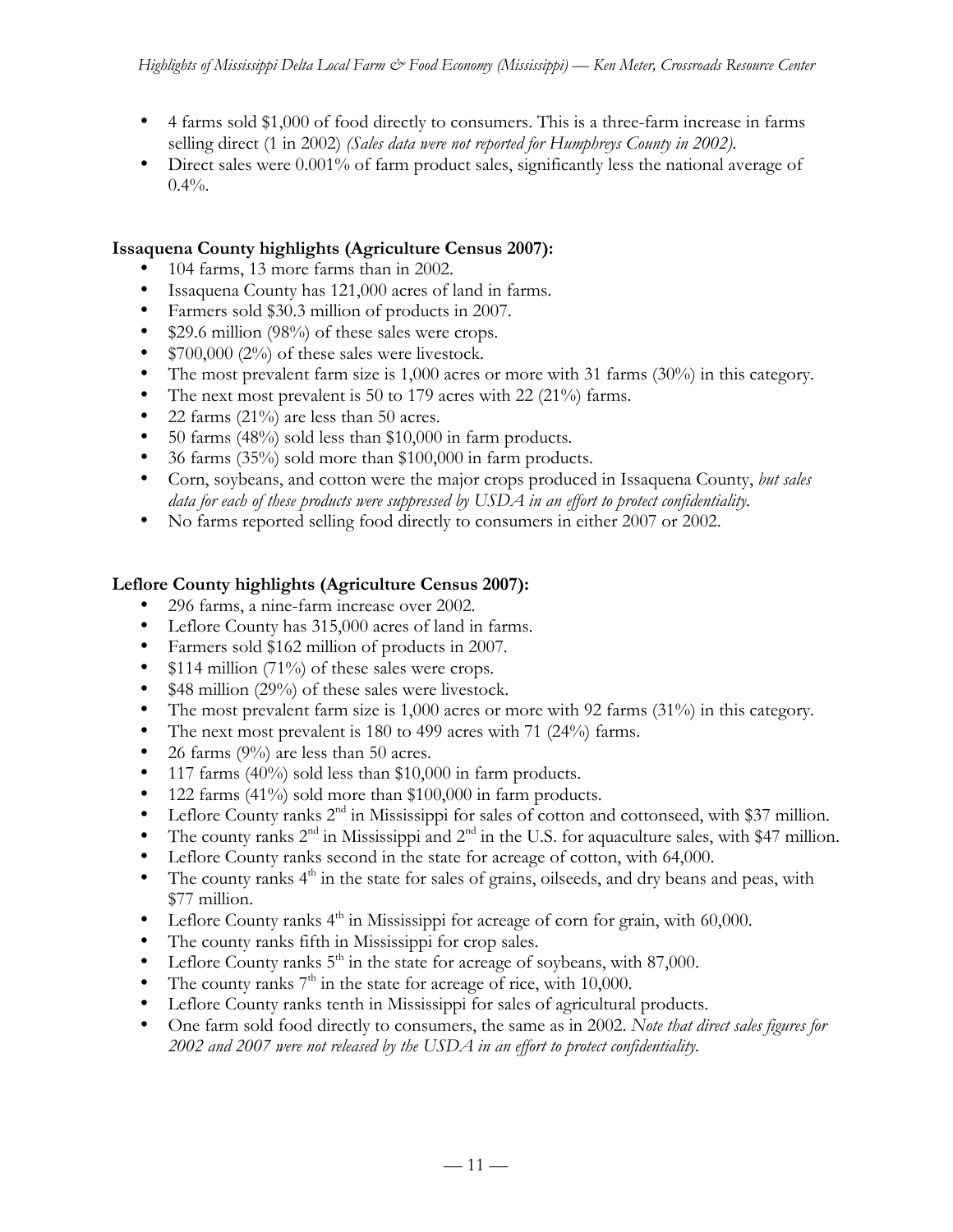### **Panola County highlights (Agriculture Census 2007):**

- 767 farms, a 6% increase over 2002.
- Panola County has 270,000 acres of land in farms.
- Farmers sold \$42.7 million of products in 2007.
- \$31.3 million (73%) of these sales were crops.
- \$11.4 million (27%) of these sales were livestock.
- The most prevalent farm size is 50 to 179 acres with 307 farms (40%) in this category.
- The next most prevalent is 180 to 499 acres with 213 (28%) farms.
- 62 farms  $(8\%)$  are 1,000 acres or more.
- 125 farms  $(16\%)$  are less than 50 acres.
- 607 farms (79%) sold less than \$10,000 in farm products.
- 48 farms (6%) sold more than \$100,000 in farm products.
- Panola County ranks 3<sup>rd</sup> in Mississippi for sales of cattle and calves, with \$11 million.
- The county ranks  $8<sup>th</sup>$  in Mississippi for acreage of wheat, with 14,000.
- 13 farms sold \$35,000 of food directly to consumers. There was no change in the number of farms since 2002, and a 22% decrease in direct sales from 2002 sales of \$45,000.
- Direct sales were 0.1% of farm product sales, one quarter the national average of 0.4%.

# **Quitman County highlights (Agriculture Census 2007):**

- 349 farms, 44% more than in 2002.
- Quitman County has 220,000 acres of land in farms.
- Farmers sold \$52 million of products in 2007.
- \$50 million (96%) of these sales were crops.
- \$2 million (4%) of these sales were livestock.
- The most prevalent farm size is 50 to 179 acres with 116 farms (33%) in this category.
- The next most prevalent is 180 to 499 acres with 72 (21%) farms.
- 67 farms (19%) are 1,000 acres or more.
- 50 farms  $(14\%)$  are less than 50 acres.
- 216 farms  $(62%)$  sold less than \$10,000 in farm products.
- 82 farms (23%) sold more than \$100,000 in farm products.
- Quitman County ranks  $2<sup>nd</sup>$  in Mississippi for acreage of sorghum, with 18,000.
- The county ranks  $5<sup>th</sup>$  in Mississippi for acreage of rice, with 12,000.
- Quitman County ranks sixth in the state for inventory of bee colonies, but *inventory figures were not reported by the USDA in an effort to protect confidentiality.*
- The county ranks  $7<sup>th</sup>$  in the state for acreage of wheat, with 18,000.
- Quitman County ranks  $8<sup>th</sup>$  in Mississippi for acreage of soybeans, with 73,000.
- The county ranks tenth in Mississippi for sales of grains, oilseeds, and dry beans and peas, with \$42 million.
- No farms sold directly to consumers in 2007. This is a decrease of three farms selling direct (3 in 2002), and a \$1,000 decrease in direct sales from 2002.

# **Sharkey County highlights (Agriculture Census 2007):**

- 114 farms, 13 more farms than in 2002.
- Sharkey County has 180,000 acres of land in farms.
- Farmers sold \$74 million of products in 2007.
- \$70 million (95%) of these sales were crops.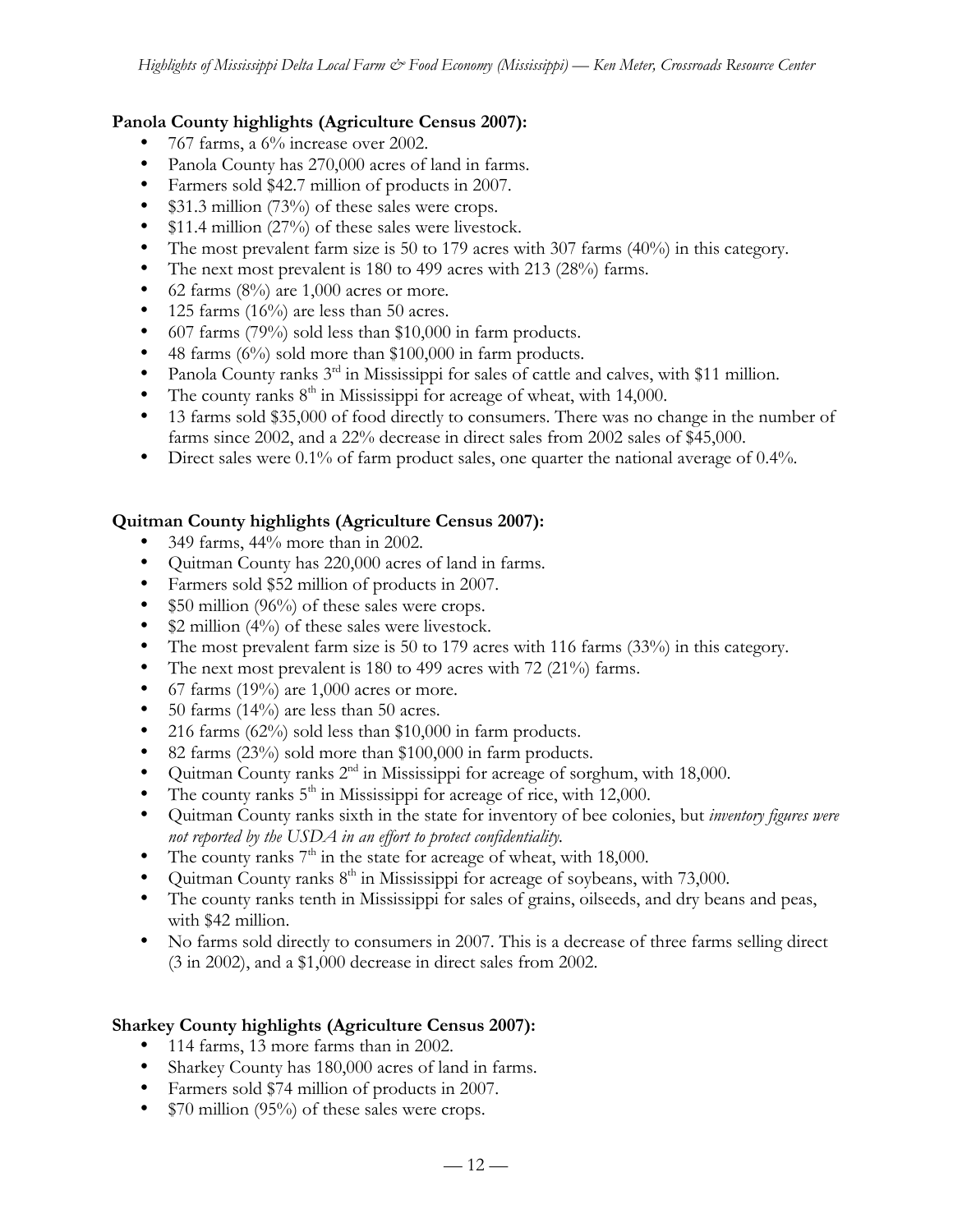- $$4$  million (5%) of these sales were livestock.
- The most prevalent farm size is 1,000 acres or more with 51 farms (45%) in this category.
- The next most prevalent is 50 to 179 acres with 18 (16%) farms.
- 13 farms  $(11\%)$  are less than 50 acres.
- 43 farms (38%) sold less than \$10,000 in farm products.
- 59 farms (52%) sold more than \$100,000 in farm products.
- Sharkey County ranks 3<sup>rd</sup> in Mississippi for acreage of peanuts, but *acreage figures were not released by the USDA in an effort to protect confidentiality.*
- The county ranks  $5<sup>th</sup>$  in Mississippi for sales of cotton and cottonseed with \$21 million.
- Sharkey County ranks fifth in the state for acreage of corn for grain, with 52,000.
- The county ranks  $9<sup>th</sup>$  in the state for crop sales.
- Sharkey County ranks  $9<sup>th</sup>$  in Mississippi for sales of grains, oilseeds, and dry beans and peas, with \$47 million.
- The county ranks ninth in Mississippi for acreage of cotton, with 27,000.
- Sharkey County ranks  $10^{th}$  in the state for acreage of soybeans, with 56,000.
- 2 farms sold food directly to consumers. This is an increase of 2 farms selling direct (none in 2002). *Note that 2007 direct sales figures were not released by the USDA in an effort to protect confidentiality.*

### **Sunflower County highlights (Agriculture Census 2007):**

- 370 farms, an 8% increase over 2002.
- Sunflower County has 378,000 acres of land in farms.
- Farmers sold \$190 million of products in 2007.
- \$141 million (74%) of these sales were crops.
- \$49 million (26%) of these sales were livestock.
- The most prevalent farm size is 1,000 acres or more with 106 farms (29%) in this category.
- The next most prevalent is 50 to 179 acres with 92 (25%) farms.
- 66 farms  $(18\%)$  are less than 50 acres.
- 125 farms (34%) sold less than \$10,000 in farm products.
- 166 farms (45%) sold more than \$100,000 in farm products.
- Ranks  $1<sup>st</sup>$  in Mississippi, and  $1<sup>st</sup>$  in the U.S., for aquaculture sales, with \$48 million.
- The county ranks  $1<sup>st</sup>$  in Mississippi for acreage of sorghum, with 33,000.
- Sunflower County ranks second in the state for crop sales.
- The county ranks  $2<sup>nd</sup>$  in the state for sales of gains, oilseeds, and dry beans and peas, with \$118 million.
- Sunflower County ranks  $2<sup>nd</sup>$  in Mississippi for acreage of rice, with 32,000.
- The county ranks third in the Mississippi for acreage of soybeans, with 125,000.
- Sunflower County ranks 3<sup>rd</sup> in the state for acreage of corn for grain, with 66,000.
- The county ranks 4<sup>th</sup> in the state for sales of vegetables, but *sales figures were not released by the USDA in an effort to protect confidentiality.*
- Sunflower County ranks fifth in Mississippi for sales of agricultural products.
- The county ranks  $6<sup>th</sup>$  in Mississippi for acreage of cotton, with 36,000.
- Sunflower County ranks  $9<sup>th</sup>$  in the state for sales of cotton and cottonseed, with \$18 million.
- 9 farms sold \$89,000 of food directly to consumers. This is a six-farm increase in farms selling direct (3 in 2002). *Note that 2002 direct sales figures were not released by that USDA in an effort to protect confidentiality.*
- Direct sales were 0.05% of farm product sales, one-eighth the national average of 0.4%.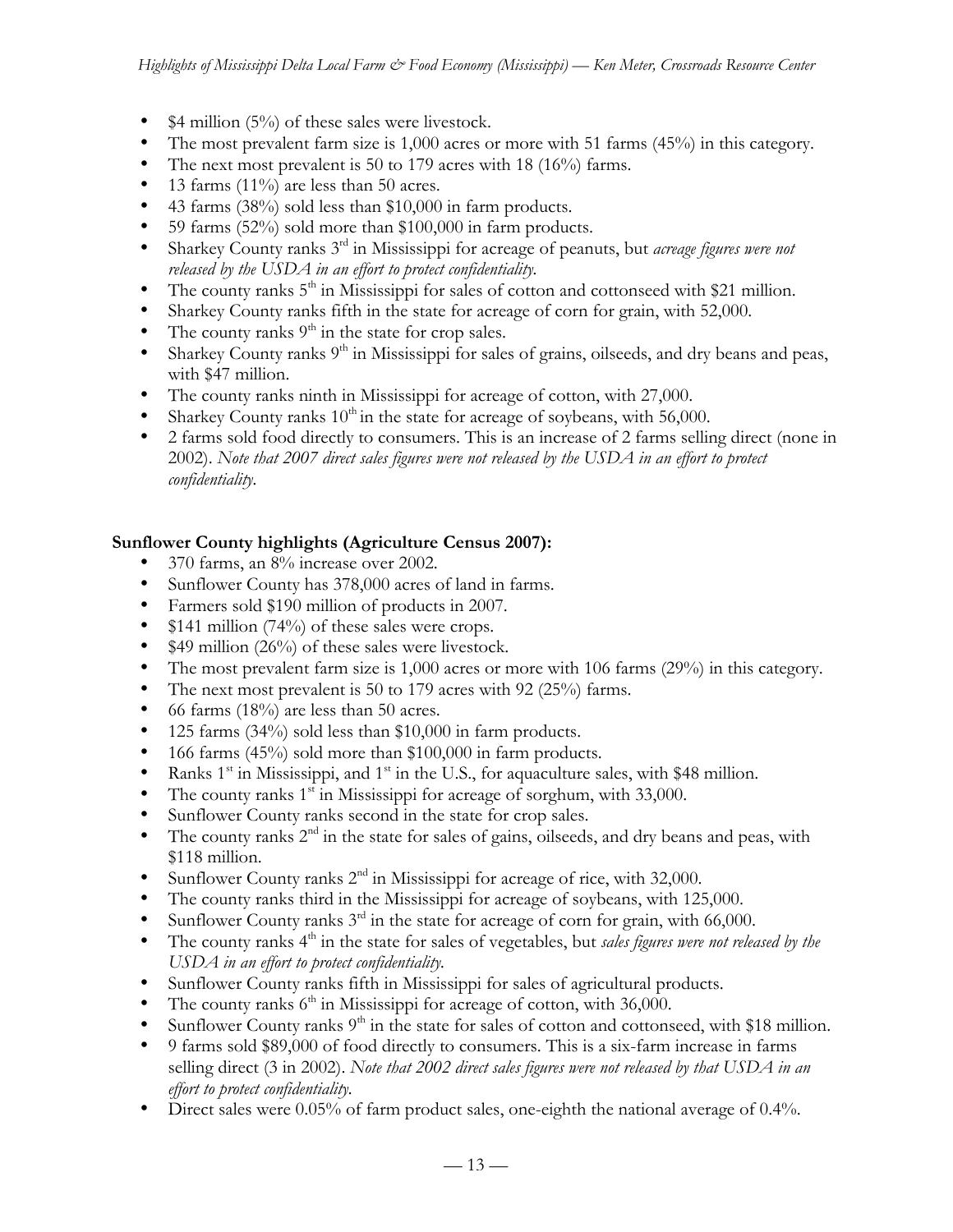### **Tallahatchie County highlights (Agriculture Census 2007):**

- 488 farms, 17% more than in 2002.
- Tallahatchie County has 316,000 acres of land in farms.
- Farmers sold \$81.5 million of products in 2007.
- \$79.9 million (98%) of these sales were crops.
- \$1.6 million (2%) of these sales were livestock.
- The most prevalent farm size is 50 to 179 acres with 171 farms (35%) in this category.
- The next most prevalent is 180 to 499 acres with 118 (24%) farms.
- 78 farms  $(16%)$  are 1,000 acres or more.
- 71 farms  $(15%)$  are less than 50 acres.
- 308 farms (63%) sold less than \$10,000 in farm products.
- 91 farms (19%) sold more than \$100,000 in farm products.
- Tallahatchie County ranks  $4<sup>th</sup>$  in Mississippi for acreage of soybeans, with 105,000.
- The county ranks  $6<sup>th</sup>$  in Mississippi for crop sales.
- Tallahatchie County ranks sixth in the state for sales of grains, oilseeds, and dry beans and peas, with \$68 million.
- The county ranks  $6<sup>th</sup>$  in the state for acreage of wheat, with 23,000.
- Tallahatchie County ranks  $7<sup>th</sup>$  in Mississippi for acreage of corn for grain, with 44,000.
- The county ranks seventh in Mississippi for inventory of bee colonies, but *inventory figures were not released by the USDA in an effort to protect confidentiality.*
- Tallahatchie County ranks  $8<sup>th</sup>$  in the state for acreage of rice, with 8,619.
- 13 farms sold \$94,000 of food directly to consumers. This is an 11-farm increase in farms selling direct (2 in 2002). *Note that 2002 direct sales figures were not released by the USDA in an effort to protect confidentiality.*
- Direct sales were 0.1% of farm product sales, one quarter the national average of 0.4%.

# **Tate County highlights (Agriculture Census 2007):**

- 622 farms, a 6% decrease since 2002.
- Tate County has 157,000 acres of land in farms.
- Farmers sold \$30 million of products in 2007.
- \$19 million (63%) of these sales were crops.
- \$11 million (37%) of these sales were livestock.
- The most prevalent farm size is 50 to 179 acres with 224 farms (36%) in this category.
- The next most prevalent is 10 to 49 acres with 148 (24%) farms.
- 27 farms  $(4\%)$  are 1,000 acres or more.
- 185 farms  $(30\%)$  are less than 50 acres.
- 447 farms (72%) sold less than \$10,000 in farm products.
- 46 farms (7%) sold more than \$100,000 in farm products.
- Tate County ranks  $5<sup>th</sup>$  in Mississippi for sales of ornamentals, with \$2.2 million.
- The county ranks  $6<sup>th</sup>$  in Mississippi for sales of sheep, goats, and their products, with \$77,000.
- Tate County ranks seventh in the state for sales of cattle and calves, with \$9 million.
- The county ranks  $7<sup>th</sup>$  in the state for inventory of cattle and calves, with 23,000.
- Tate County ranks 9<sup>th</sup> in the state for milk sales, but *sales figures were not released by the USDA in an effort to protect confidentiality.*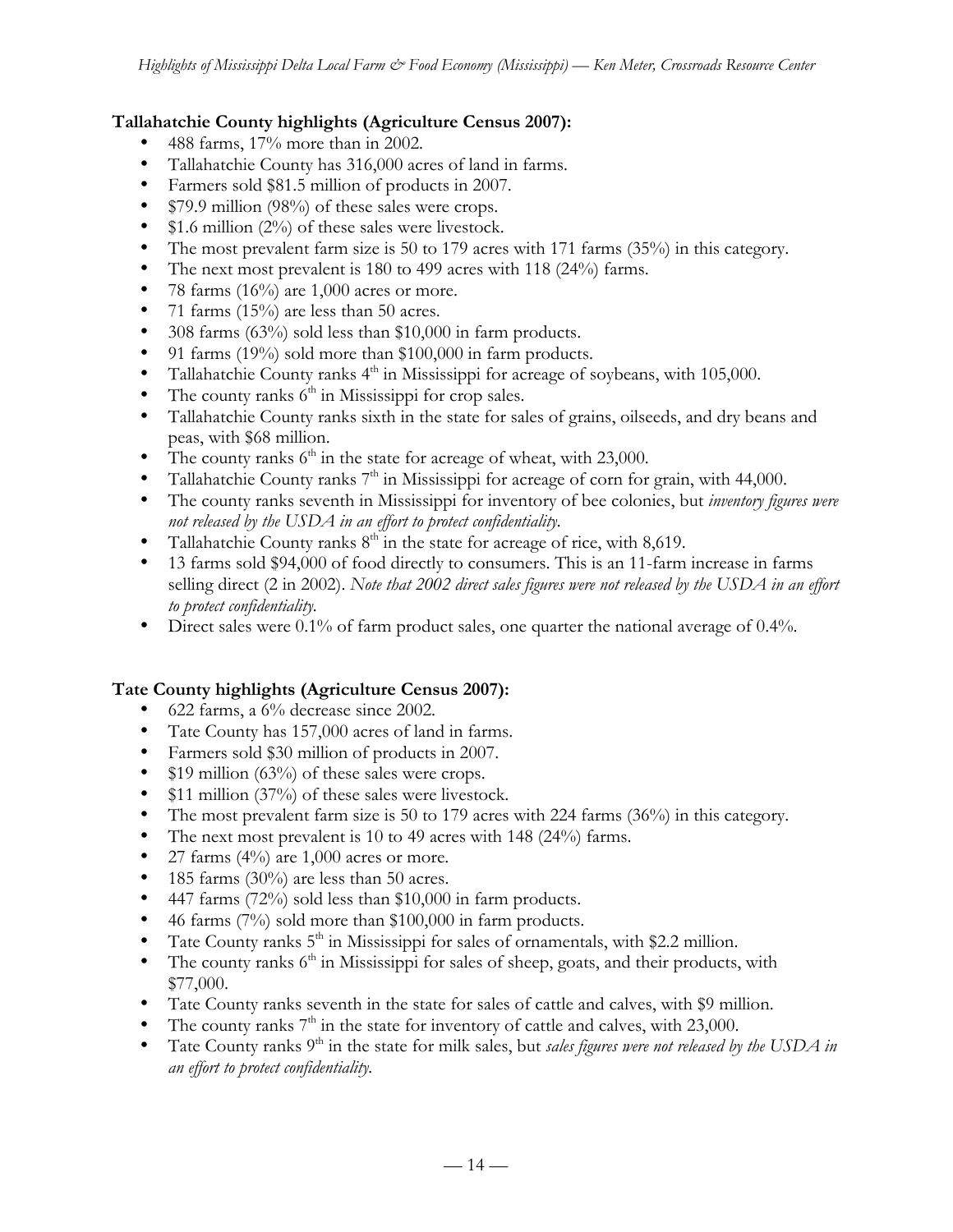- 21 farms sold \$20,000 of food directly to consumers. This is a  $62\%$  increase in the number of farms selling direct (13 in 2002), and an 83% decrease in direct sales from 2002 sales of \$121,000.
- Direct sales were 0.1% of farm product sales, one quarter the national average of 0.4%.

# **Tunica County highlights (Agriculture Census 2007):**

- 103 farms, a 5 farm increase over 2002.
- Tunica County has 201,000 acres of land in farms.
- Farmers sold \$79 million of products in 2007.
- Soybeans, cotton, wheat, rice, and corn were the primary crops sold by Tunica county farms, and cattle were the primary livestock, but c*rop and livestock sales for Tunica County were not released by the USDA in an effort to protect confidentiality.*
- The most prevalent farm size is 1,000 acres or more with 48 farms (47%) in this category.
- The next most prevalent is 50 to 179 acres with 21 (20%) farms.
- 5 farms  $(5\%)$  are less than 50 acres.
- 34 farms (33%) sold less than \$10,000 in farm products.
- 60 farms (58%) sold more than \$100,000 in farm products.
- Tunica County ranks  $4<sup>th</sup>$  in Mississippi for acreage of rice, with 21,000.
- The county ranks  $5<sup>th</sup>$  in Mississippi for acreage of wheat, with 23,000.
- Tunica County ranks sixth in the state for sales of cotton and cottonseed, but *sales figures were not released by the USDA in an effort to protect confidentiality.* Tunica County has 20 cotton farms.
- The county ranks  $7<sup>th</sup>$  in the state for acreage of soybeans, with 76,000.
- Tunica County ranks  $7<sup>th</sup>$  in Mississippi for acreage of cotton, with 35,000.
- The county ranks eighth in Mississippi for crop sales.
- Tunica County ranks  $8<sup>th</sup>$  in the state for sales of grains, oilseeds, and dry beans and peas, with \$50,000.
- The county ranks 9<sup>th</sup> in the state for aquaculture sales, but *sales figures were not released by the USDA in an effort to protect confidentiality.*
- No farms sold food directly to consumers in either 2007 or 2002.

# **Warren County highlights (Agriculture Census 2007):**

- 278 farms, a three-farm decrease since 2002.
- Warren County has 112,000 acres of land in farms.
- Farmers sold \$14.5 million of products in 2007.
- \$13.1 million (90%) of these sales were crops.
- \$1.4 million (10%) of these sales were livestock.
- The most prevalent farm size is 10 to 49 acres with 86 farms (31%) in this category.
- The next most prevalent is 50 to 179 acres with 73 (26%) farms.
- 33 farms  $(12\%)$  are 1,000 acres or more.
- 94 farms (34%) are less than 50 acres.
- 207 farms (74%) sold less than \$10,000 in farm products.
- 27 farms (10%) sold more than  $$100,000$  in farm products.
- 14 farms sold \$40,000 of food directly to consumers. This is an 8 farm increase farms selling direct (6 in 2002), and a 21% increase in direct sales over 2002 sales of \$33,000.
- Direct sales were 0.3% of farm product sales, more than half the national average of 0.4%.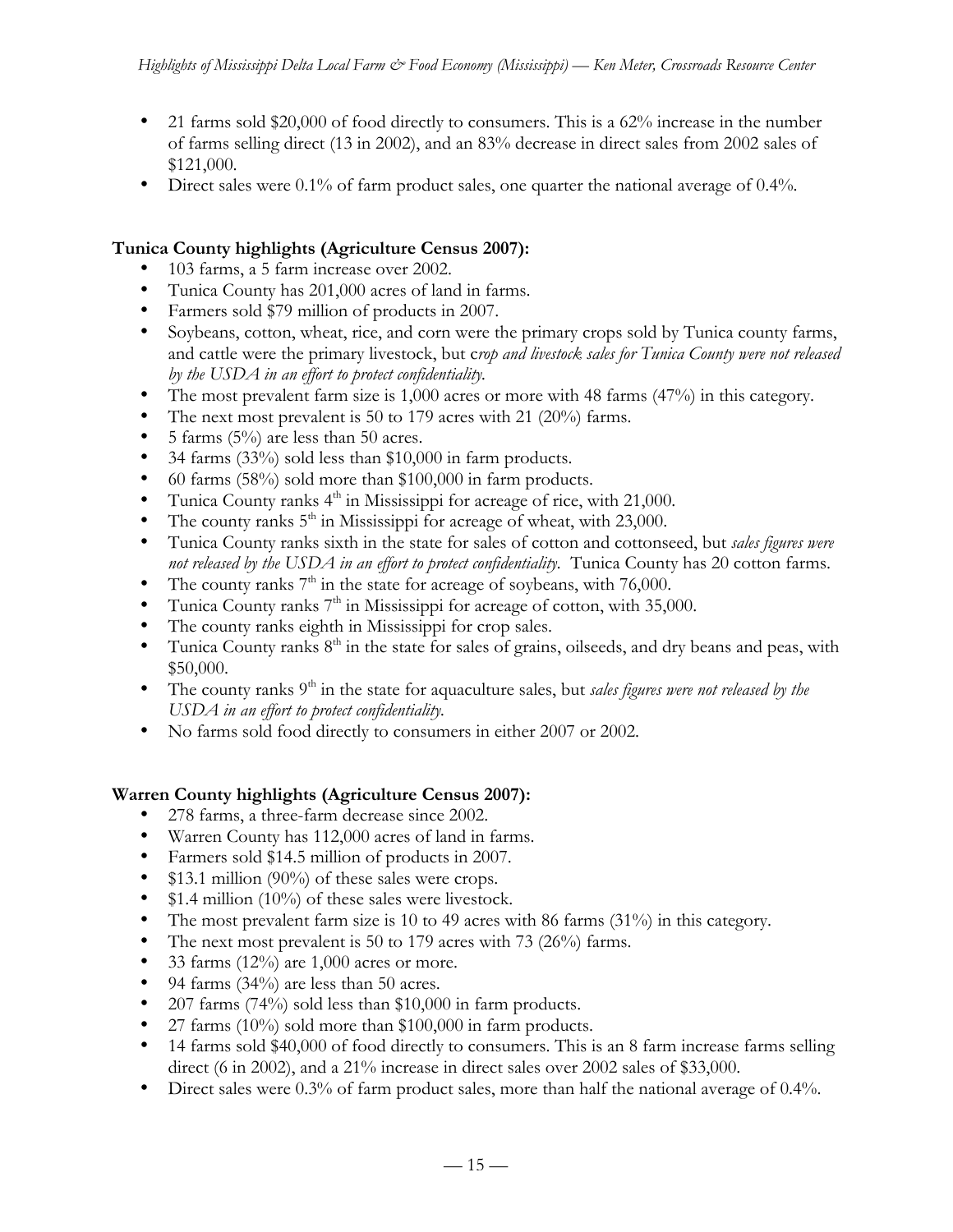### **Washington County highlights (Agriculture Census 2007):**

- 346 farms, an increase of 13 farms over 2002.
- Washington County has 333,000 acres of land in farms.
- Farmers sold \$159 million of products in 2007.
- \$140 million (88%) of these sales were crops.
- \$19 million (12%) of these sales were livestock.
- The most prevalent farm size is 1,000 acres or more with 112 farms (32%) in this category.
- The next most prevalent is 50 to 179 acres with 68 (20%) farms.
- 74 farms (21%) are less than 50 acres.
- 115 farms (33%) sold less than \$10,000 in farm products.
- 161 farms (47%) sold more than \$100,000 in farm products.
- Washington County ranks 2nd in Mississippi for acreage of soybeans, with 131,000.
- The county ranks  $2^{nd}$  in Mississippi for acreage of corn for grains, with 75,000.
- Washington County ranks second in the state for acreage of wheat, with 32,000.
- The county ranks  $3<sup>rd</sup>$  in the state for crop sales.
- Washington County ranks 3<sup>rd</sup> in Mississippi for sales of grains, oilseeds, and dry beans and peas, with \$117 million.
- The county ranks third in Mississippi for acreage of rice, with 23,000.
- Washington County ranks  $4<sup>th</sup>$  in the state for acreage of cotton, with 41,000.
- The county ranks  $5<sup>th</sup>$  in the state for aquaculture sales, with \$18 million.
- Washington County ranks seventh in Mississippi for sales of cotton and cottonseed, with \$21 million.
- The county ranks 7<sup>th</sup> in Mississippi for sales of Christmas trees, but *sales figures were not released by the USDA in an effort to protect confidentiality.*
- 13 farms sold food directly to consumers. This is an increase of six farms selling direct (7 in 2002). *Note that 2002 and 2007 direct sales figures were not released by the USDA in an effort to protect confidentiality.*

# **Yazoo County highlights (Agriculture Census 2007):**

- 668 farms, 18% more than in 2002.
- Yazoo County has 356,000 acres of land in farms.
- Farmers sold \$93 million of products in 2007.
- \$79 million (85%) of these sales were crops.
- \$14 million (15%) of these sales were livestock.
- The most prevalent farm size is 50 to 179 acres with 227 farms (34%) in this category.
- The next most prevalent is 180 to 499 acres with 170 (25%) farms.
- 84 farms  $(13\%)$  are 1,000 acres or more.
- 115 farms  $(17%)$  are less than 50 acres.
- 486 farms (73%) sold less than \$10,000 in farm products.
- 100 farms (15%) sold more than \$100,000 in farm products.
- Yazoo County ranks 1<sup>st</sup> in Mississippi for sales of Christmas trees, but *sales figures were not released by the USDA in an effort to protect confidentiality.*
- The county ranks  $1<sup>st</sup>$  in Mississippi for acreage of corn for grain, with 84,000.
- Yazoo County ranks second in the state for sales of forage crops, but *sales figures were not released by the USDA in an effort to protect confidentiality.*
- The county ranks 3rd in the state for inventory of bee colonies, but *inventory numbers were not released by the USDA in an effort to protect confidentiality.*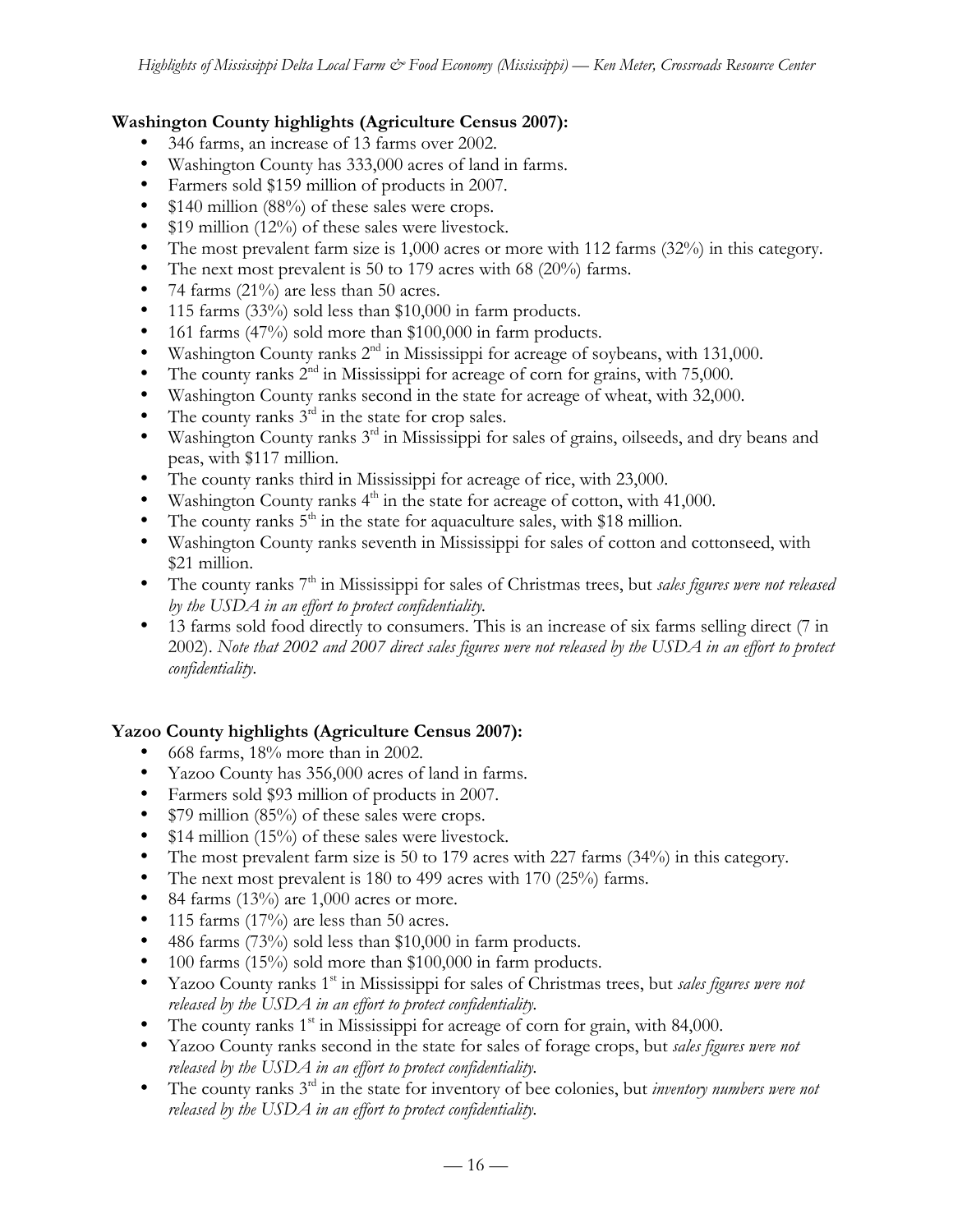- Yazoo County ranks  $4<sup>th</sup>$  in the Mississippi for sales of cotton and cottonseed, with \$23 million.
- The county ranks fifth in Mississippi for acreage of cotton, with 41,000.
- Yazoo County ranks  $6<sup>th</sup>$  in the state for aquaculture sales, with \$10 million.
- The county ranks  $7<sup>th</sup>$  in the state for crop sales.
- Yazoo County ranks seventh in Mississippi for sales of grains, oilseeds, and dry beans and peas, with \$51 million.
- The County ranks 10<sup>th</sup> in Mississippi for sales of vegetables, but *sales figures were not released by the USDA in an effort to protect confidentiality.*
- 5 farms sold \$45,000 of food directly to consumers. This is a decrease of four farms selling direct (9 in 2002), and a 400% increase in direct sales over 2002 sales of \$9,000.
- Direct sales were 0.05% of farm product sales, one-eighth the national average of 0.4%.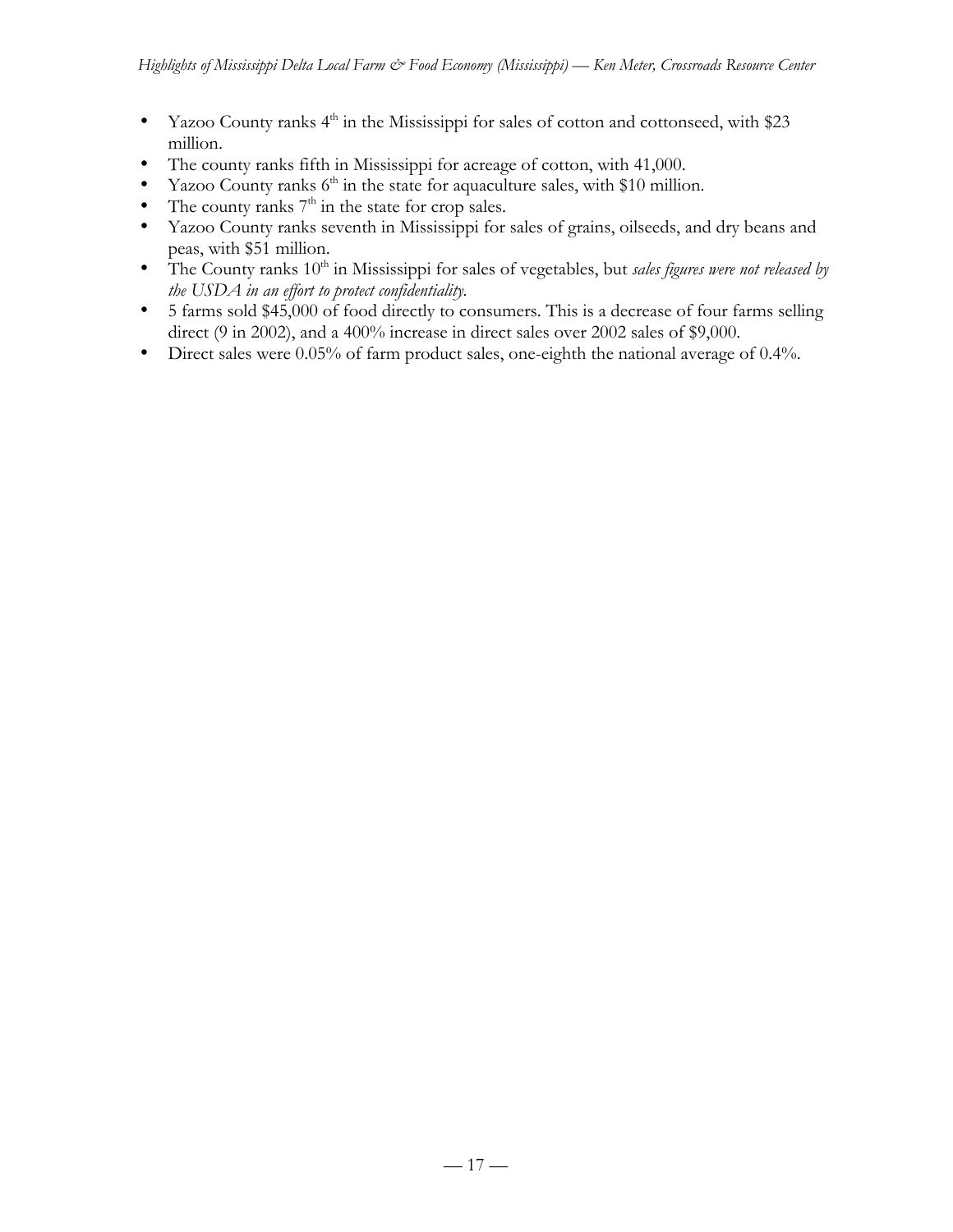### **State of Mississippi highlights (Agriculture Census 2007):**

- 41,959 farms, a 1% decrease since 2002.
- Mississippi has 11 million acres of land in farms.
- Farmers sold \$4.88 billion of products in 2007.
- \$1.67 billion (34%) of these sales were crops.
- \$3.21billion (66%) of these sales were livestock.
- The most prevalent farm size is 50 to 179 acres with 16,519 farms (39%) in this category.
- The next most prevalent is 10 to 49 acres with 10,234 (24%) farms.
- 2,244 farms  $(5\%)$  are 1,000 acres or more.
- 12,290 farms (29%) are less than 50 acres.
- 29,893 farms (71%) sold less than \$10,000 in farm products.
- 4,546 farms (11%) sold more than \$100,000 in farm products.
- Mississippi ranks  $1<sup>st</sup>$  in the U.S. for aquaculture sales, with \$238 million.
- The state ranks  $4<sup>th</sup>$  in the U.S. for acreage of cotton, with 656,000.
- Mississippi ranks fourth in the country for inventory of broilers, with 151 million.
- The state ranks  $5<sup>th</sup>$  in the country for cotton and cottonseed sales, with \$363 million.
- Mississippi ranks  $5<sup>th</sup>$  in the U.S. for sales of poultry and eggs, with \$2.4 billion
- The state ranks eighth in the U.S. for sales of Christmas trees, with \$8 million.
- 1,229 farms sold \$9.7 million of food directly to consumers. This is a slight increase in the number of farms selling direct (1,192 in 2002), and a 29% increase in direct sales over 2002 sales of \$7,506.
- Direct sales were 0.2% of farm product sales, one half of the national average of 0.4%.
- If direct food sales made up a single commodity, the value of these sales would outrank the state's  $16<sup>th</sup>$ -most important product, blueberries.
- Statewide vegetable sales totaled \$82 million.
- 83 farms farm organically, with a total of 462 acres of harvested cropland, and 1,386 acres of pastureland.
- 1,892 acres on 97 farms are undergoing organic conversion. This may increase organic acreage as much as 83% within the next three years.
- 54 farms in Mississippi sold \$539,000 of organic food products, \$30,000 of livestock and poultry. *Crop sales and livestock and poultry product (such as milk and eggs) sales figures were not released by the USDA in an effort to protect confidentiality.*
- 191 farms market through community supported agriculture (CSA).
- 1,163 farms produce value-added products.
- 4,606 farms use conservation methods such as no-till, limited tilling, filtering field runoff to remove chemicals, fencing animals to prevent them from entering streams, etc.
- 5,632 farms practice rotational management of intensive grazing.
- 243 farms generate energy or electricity on the farms.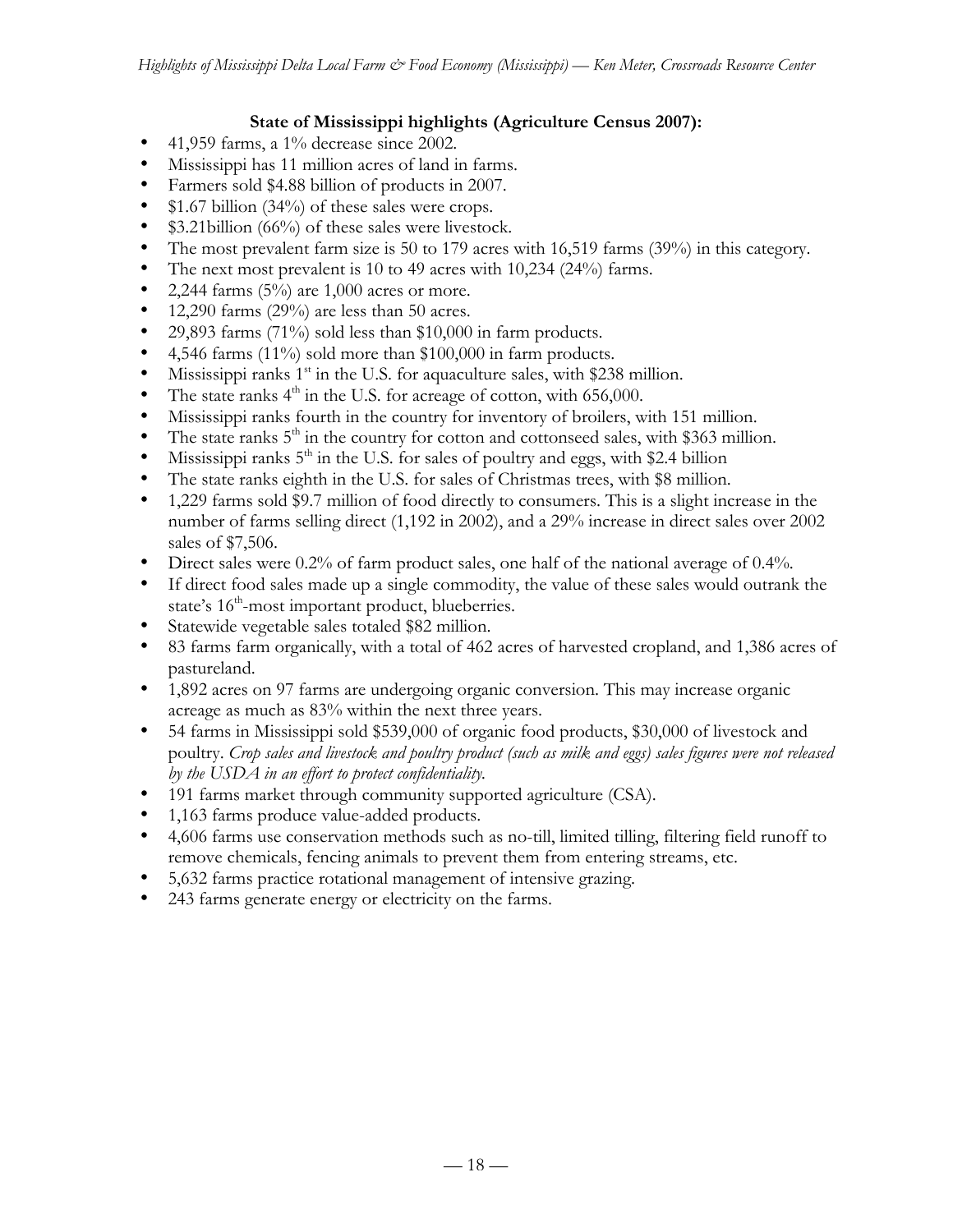# **Mississippi's top farm products in 2009 (Economic Research Service)**

*See chart on next page.*

|                |                    | \$ millions    |
|----------------|--------------------|----------------|
| 1              | <b>Broilers</b>    | 2,297          |
| $\overline{c}$ | Soybeans           | 774            |
| 3 <sup>7</sup> | Corn               | 368            |
| $\overline{4}$ | Cotton             | 226            |
| 5              | Aquaculture        | 224            |
| 6              | Rice               | 215            |
| 7              | Cattle and calves  | 188            |
| 8              | Chicken eggs       | 180            |
| 9              | Hogs               | 80             |
| 10             | Sweet potatoes     | 57             |
| 11             | Dairy products     | 41             |
| 12             | Greenhouse/nursery | 38             |
| 13             | Hay                | 24             |
| 14             | Wheat              | 23             |
|                | 15 Peanuts         | 11             |
| 16             | Blueberries        | 9              |
|                | 17 Farm chickens   | 5              |
|                | 18 Watermelons     | 5              |
|                | 19 Pecans          | $\mathfrak{Z}$ |
| 20             | Sorghum grain      | 3              |
| 21             | Honey              | $\overline{2}$ |

*Note: wool and turkeys were also listed among Mississippi's top 25 products, but sales figures for these products were not released by ERS, in an effort to protect confidentiality.*

Note also that at \$9.7 million, direct sales from farmers to consumers amounted to more than the value of the 16<sup>th</sup>-ranking product, blueberries.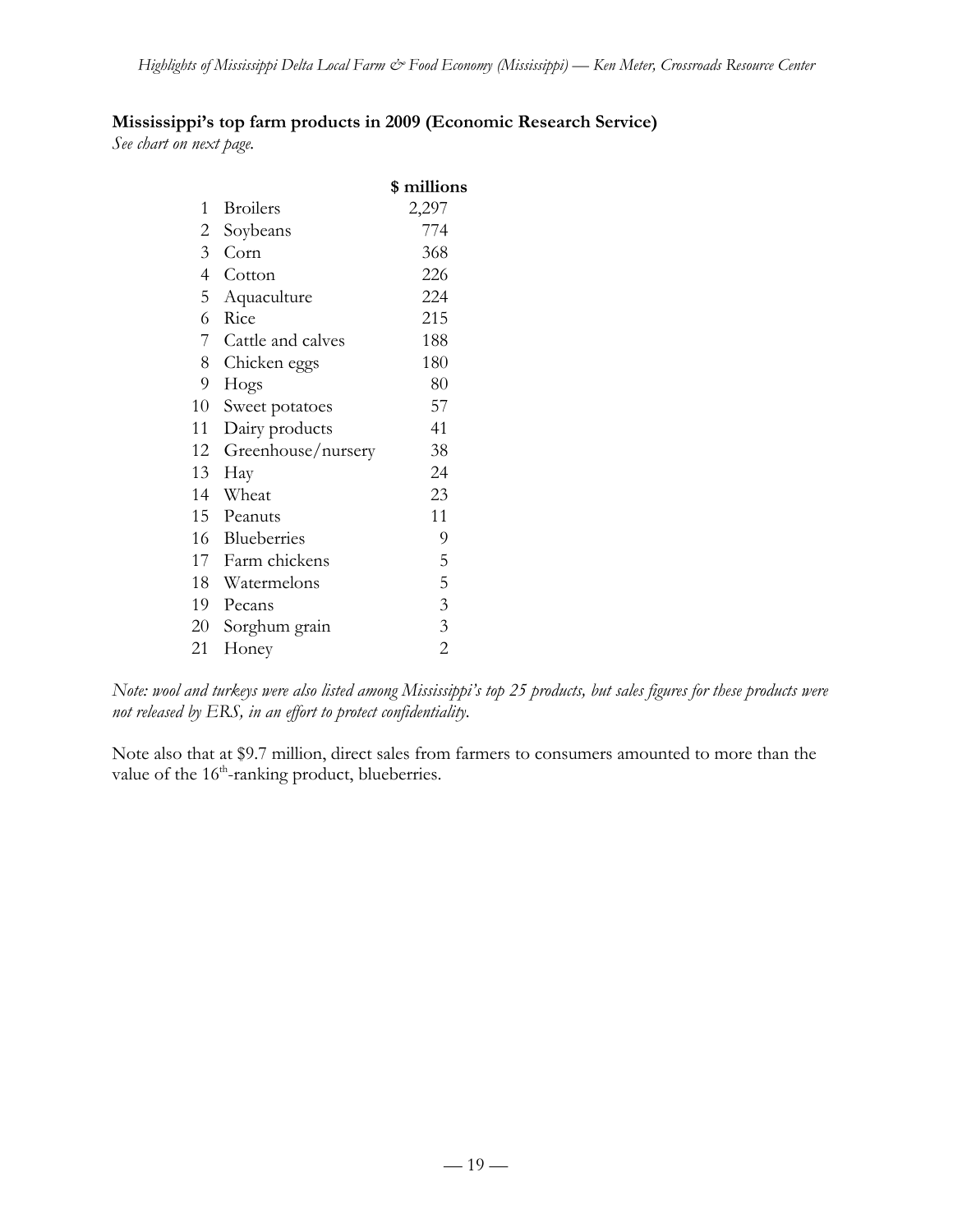# **Mississippi's top farm products in 2009 (Economic Research Service)**

*See table on previous page*



**Top Farm Products in Mississippi, 2009**

*Source: USDA Economic Research Service*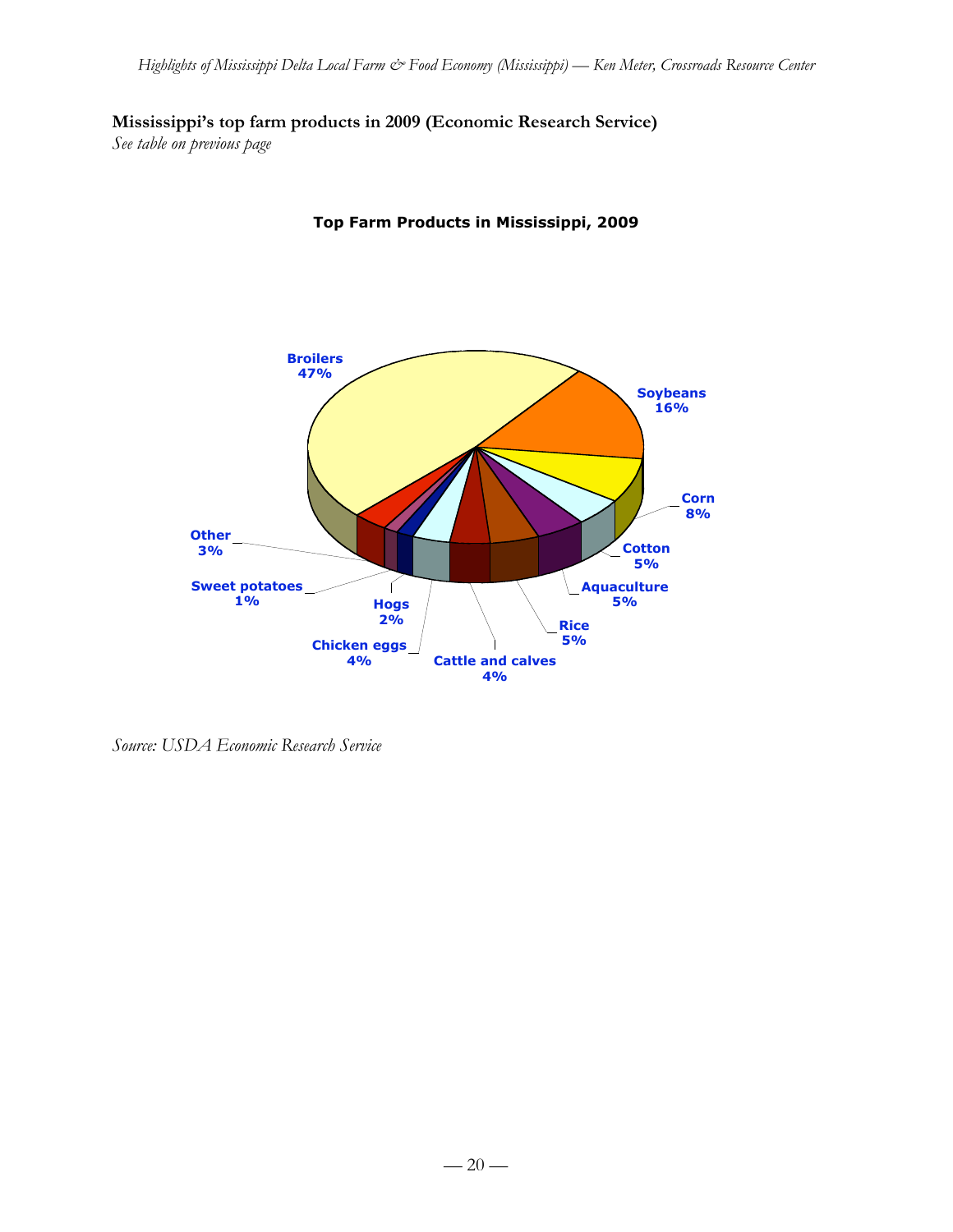# **Balance of Cash Receipts and Production Costs (BEA):**

Mississippi Delta farmers sell \$1.62 billion of food commodities per year (1989-2009 average), spending \$1.75 billion to raise them, for an average loss of \$130 million each year. *Note that these sales figures compiled by the BEA may differ from cash receipts recorded by the USDA Agriculture Census (above).*

Overall, farm producers have spent \$2.7 billion more producing crops and livestock than they have earned by selling these commodities from 1989 to 2009. Farm production costs exceeded cash receipts for 15 years of that 21-year period. Moreover, 47% of the region's farms and ranches reported a net loss in 2007 (Ag Census). Mississippi Delta farmers and ranchers earned \$163 million less by selling farm products in 2009 than they earned in 1969 (in 2009 dollars).

Farmers and ranchers earn another \$133 million per year of farm-related income — primarily custom work, and rental income (21-year average for 1989-2009). Federal farm support payments are an important source of revenue, averaging \$371 million per year for the entire region for the same years — of course this only helps those farmers who grow specific commodities that are supported.

# **The region's consumers:**

*See also information covering low-income food consumption and food-related health conditions, page 1-2 above.* Mississippi Delta consumers spend \$1.3 billion buying food each year, including \$778 million for home use. An estimated \$1.2 billion of this food is sourced outside the region. Only \$524,000 of food products (0.03% of farm cash receipts and 0.04% of the Delta consumer market) are sold by farmers directly to consumers.

Estimated change in net assets (that is, assets minus liabilities) for all region households combined was a loss of \$764 million in 2008 alone (BLS). This places additional pressure on Delta consumers trying to buy food.

# **Farm and food economy summary:**

Farmers lose \$130 million each year producing food commodities, and spend \$900 million buying inputs sourced outside of the region, for a total loss of \$1 billion to the region. Those farmers who have access to commodity programs receive \$371 million per year in federal supports, but this still represents a net loss of \$ 630 million for the Delta region.

Meanwhile, consumers spend \$1.2 billion buying food from outside. Thus, total loss to the region is \$1.8 billion of potential wealth *each year*. This loss amounts to more than the value of all food commodities raised in the region.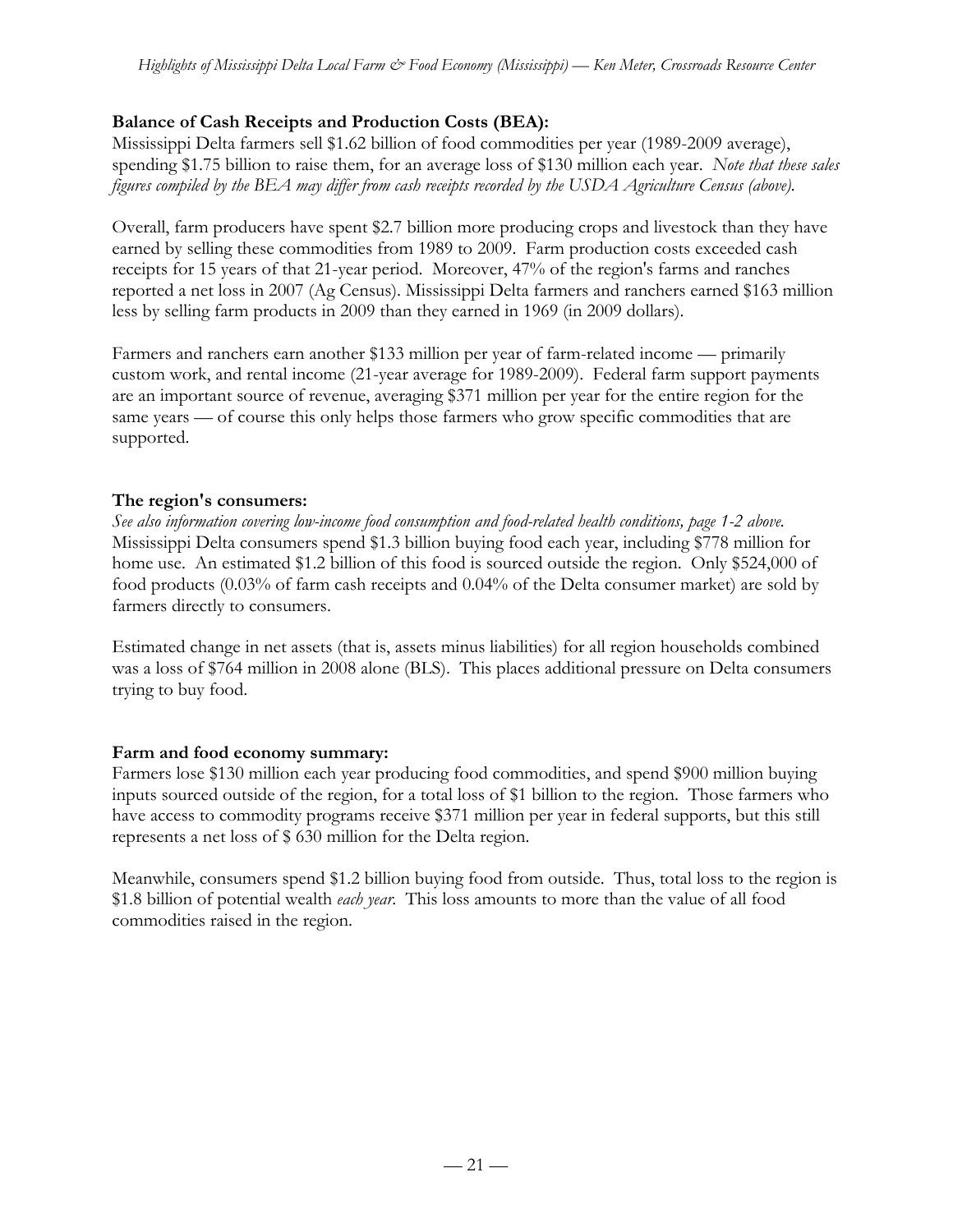### **Consumer Markets for Food**

#### **Mississippi Delta: markets for food eaten at home (2009):**

Delta residents purchase \$1.3 billion of food each year, including \$778 million to eat at home. Home purchases break down in the following way:

|                                     | millions |
|-------------------------------------|----------|
| Meats, poultry, fish, and eggs      | \$185    |
| Fruits & vegetables                 | 130      |
| Cereals and bakery products         | 105      |
| Dairy products                      | 82       |
| "Other," incl. Sweets, fats, & oils | 276      |

If Mississippi Delta residents purchased 15% of their food for home use directly from Delta farmers, this would generate \$117 million of new farm income for the Delta.

#### **Greenville: markets for food eaten at home (2009):**

Greenville residents purchase \$130 million of food each year, including \$76 million to eat at home. Home purchases break down in the following way:

|                                     | millions |
|-------------------------------------|----------|
| Meats, poultry, fish, and eggs      | \$18     |
| Fruits & vegetables                 | 13       |
| Cereals and bakery products         | 10       |
| Dairy products                      | Χ        |
| "Other," incl. Sweets, fats, & oils | 27       |

#### **Vicksburg: markets for food eaten at home (2009):**

Vicksburg residents purchase \$114 million of food each year, including \$67 million to eat at home. Home purchases break down in the following way:

|                                     | millions |
|-------------------------------------|----------|
| Meats, poultry, fish, and eggs      | \$16     |
| Fruits & vegetables                 | 11       |
| Cereals and bakery products         |          |
| Dairy products                      |          |
| "Other," incl. Sweets, fats, & oils | 24       |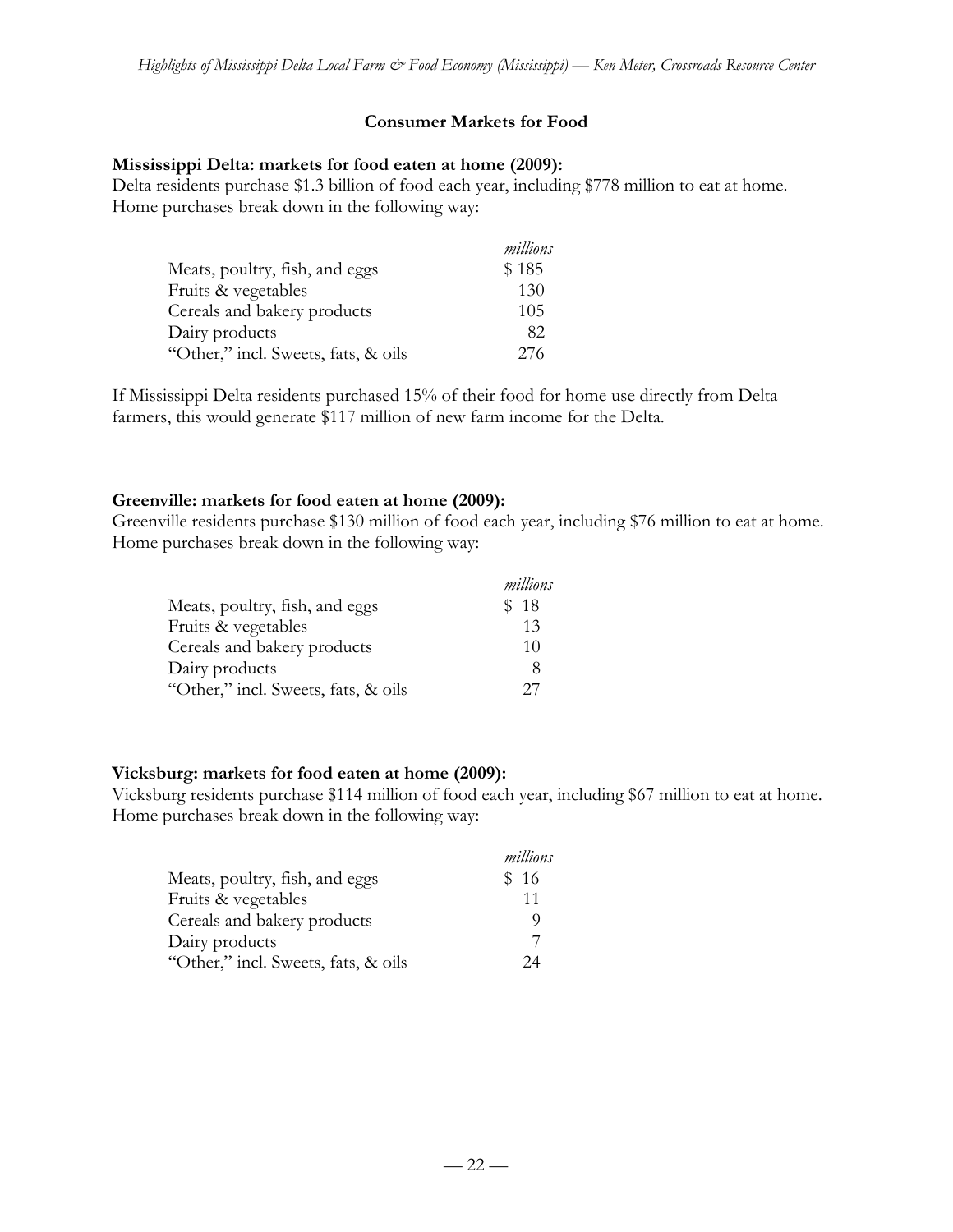#### **Metro Jackson: markets for food eaten at home (2009):**

Metro Jackson residents purchase \$4 billion of food each year, including \$2.4 billion to eat at home. Home purchases break down in the following way:

|                                     | millions |
|-------------------------------------|----------|
| Meats, poultry, fish, and eggs      | \$561    |
| Fruits & vegetables                 | 393      |
| Cereals and bakery products         | 317      |
| Dairy products                      | 248      |
| "Other," incl. Sweets, fats, & oils | 836      |

#### **Metro Memphis: markets for food eaten at home (2009):**

Metro Memphis residents purchase \$4.8 billion of food each year, including \$2.8 billion to eat at home. Home purchases break down in the following way:

|                                     | millions |
|-------------------------------------|----------|
| Meats, poultry, fish, and eggs      | \$669    |
| Fruits & vegetables                 | 469      |
| Cereals and bakery products         | 378      |
| Dairy products                      | 296      |
| "Other," incl. Sweets, fats, & oils | 996      |

#### **State of Mississippi: markets for food eaten at home (2009):**

Mississippi residents purchase \$7 billion of food each year, including \$4 billion to eat at home. Home purchases break down in the following way:

|                                     | millions |
|-------------------------------------|----------|
| Meats, poultry, fish, and eggs      | \$979    |
| Fruits & vegetables                 | 686      |
| Cereals and bakery products         | 554      |
| Dairy products                      | 433      |
| "Other," incl. Sweets, fats, & oils | 1,458    |